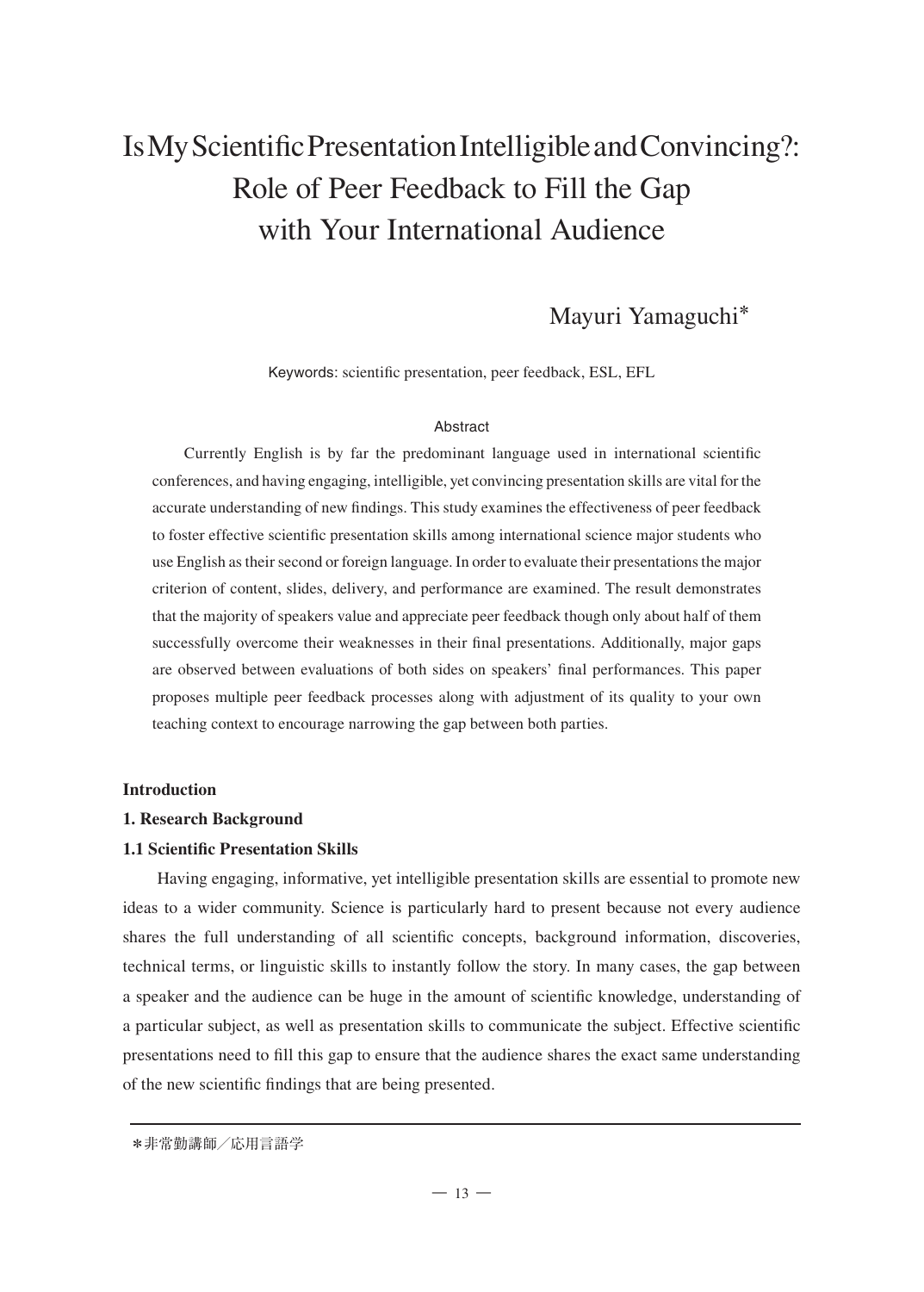English has become a language of science (Zanders & Macleod, 2010). All speakers need to modify their English for presentation purposes in order to achieve maximum communication with your listeners (Zanders & Macleod, 2010). Thus conducting a presentation using English is a challenging task for many people who learnt it as a second (ESL) or a foreign (EFL) language. These students need to pay extra attention to its word use, grammar, delivery, and the performance that can be very different from your own mother tongue. The delivery of presentations are also hard for people who learnt English as their first language since its ultimate goal is to make every single audience understand your new ideas without causing any misunderstandings. These proficient students use different varieties of Englishes that may not be familiar with other students in terms of pronunciation, lexicon, and syntax (McKay & Bokhorst-Heng, 2008).

Participants of international scientific conferences also share gaps in their scientific knowledge since each of them specialize in one research field and not everyone has the full understanding of each scientific idea, technical term, or background information. Due to all these reasons, scientific presentations using English really is a challenging task for almost everyone. However, without making presentations at officially recognized conferences, your scientific findings and ideas will not be disseminated to society or recognized among peers, thus everyone would lose out. The acquisition of effective yet intelligible scientific presentation skills therefore is the vital gateway, which all scientists and science students need to go through.

In order to properly convey the latest scientific findings using intelligible English, this paper investigates the role of peer feedback, which must function to fill the gap with your international audience. If all scientists and science students need to equip themselves with convincing and intelligible presentation skills for the unexpected varieties and the numbers of international audiences, the best way is to develop the skills in classroom practices using the perspectives of your international peers. The peers who are from diverse linguistic and cultural backgrounds can offer speakers practical ideas to become more intelligible during the peer feedback processes.

#### **1.2 Peer feedback and Peer Assessment**

Speech and presentation activities often use a process approach where speakers revise their performances several times before their final performance and receive feedback from instructors and peers (Vaughan, Saito, & Saito, 2015). According to Hattie & Timperley (2007), books can provide information to clarify ideas and peer feedback can offer alternative strategies, which are going to be the consequence of performance. Peer feedback process takes the form of new instruction rather than informing simply about correctness through affective processes, such as increasing effort,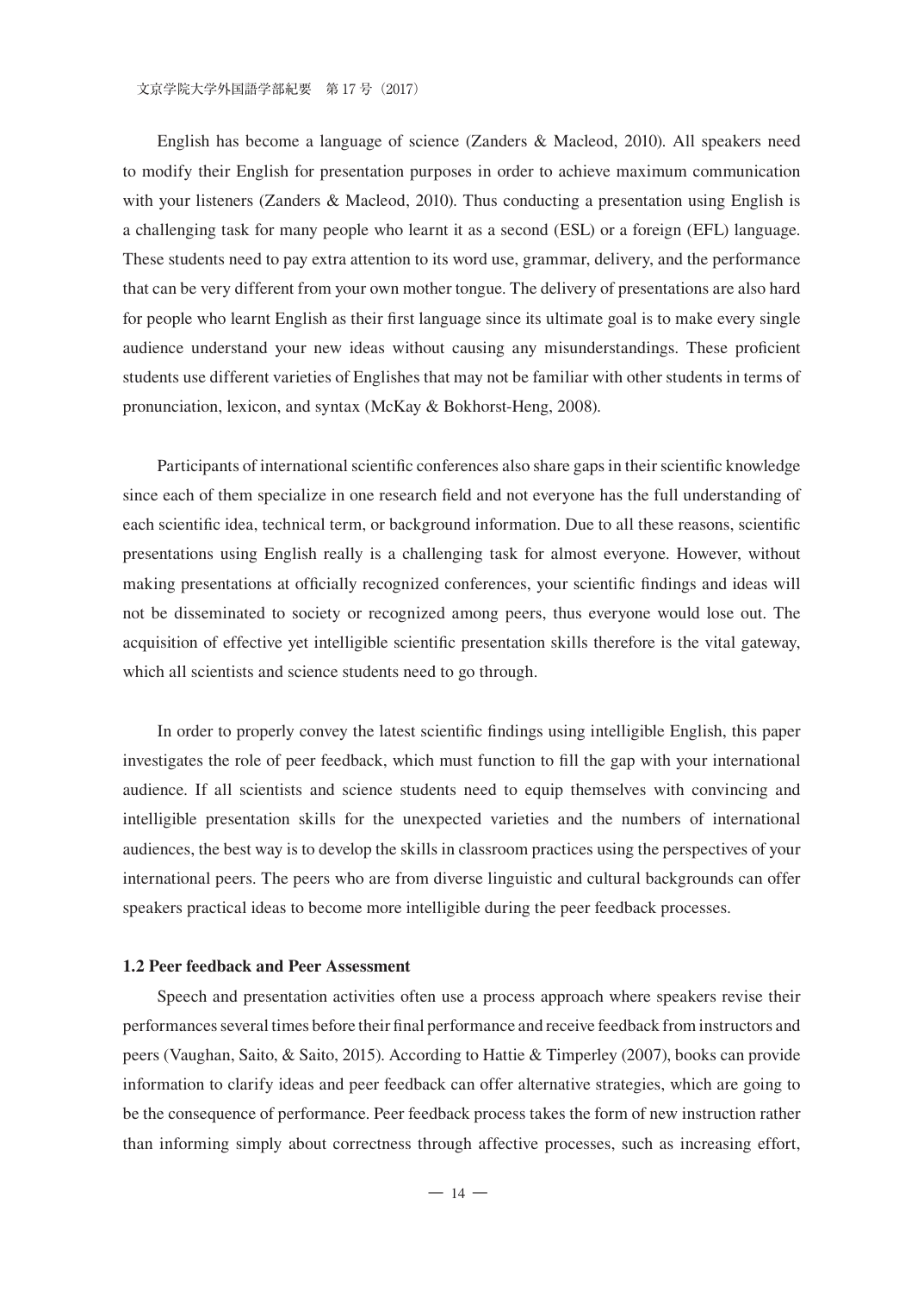motivation, and engagement (Kulhavy, 1977 cited by Hattie & Timperley, 2007). The purpose of peer feedback thus needs to provide specific comments in relation to the task or process of learning that fills the gap between what is understood and what is aimed to be understood (Sadler, 1989 cited by Hattie & Timperley, 2007).

Peer assessment often forms the part of peer feedback process because it provides richer feedback, promoting self-regulated learning and considered as a beneficial tool for the learner development (De Grez, Valcke, & Roozen, 2012 cited by Vaughan et al, 2015). Topping (1998) defines peer assessment 'as an arrangement in which individuals consider the amount, level, value, worth, quality, or success of the products or outcomes of learning of peers of similar states'. All of these indicate that scientific presentation learning needs to include audience's perspectives as much as possible to complete.

In terms of peer assessment reliability, many empirical research papers have already demonstrated instructors themselves are not completely free from bias when evaluating students (Lumley & McNamara, 1995 cited by Vaughan et al, 2015). Additionally, Falchikov and Goldfinch (2000) found that on average, peer marks agreed with teacher marks which convinces this is a valid tool to raise learners' performances. Peer assessment affects motivation while reducing some of the rating responsibilities of teachers (Okuda & Otsu, 2010). Brown adds that peer assessment not only give learners an important sense of responsibility for their fellow students' progress, but also forces them to concentrate on the skills during their own presentations (Brown, 1998, p.67 cited by Okuda & Otsu, 2010). This means that students learn to perform well during giving feedback through reflecting essential criterion to cover for their work.

#### **2. Research Purpose**

The actual contribution of peer feedback to speakers' final performances or the gap between speakers' self-evaluations and peer evaluations are still not fully understood. Solutions need to be found to further encourage successful scientific presentations in order to reduce misunderstandings or miscommunications between speakers and the listeners of diverse linguistic and cultural backgrounds. This paper examines the effectiveness of peer feedback to improve scientific presentation skills from these perspectives with a mixture of multilingual science-major students.

#### **3. Research Plan**

#### **3.1 Targeted Learners and Assignments**

The study was done in a required course of Technical English 1 Fall Semester (TE1F) with

 $-15-$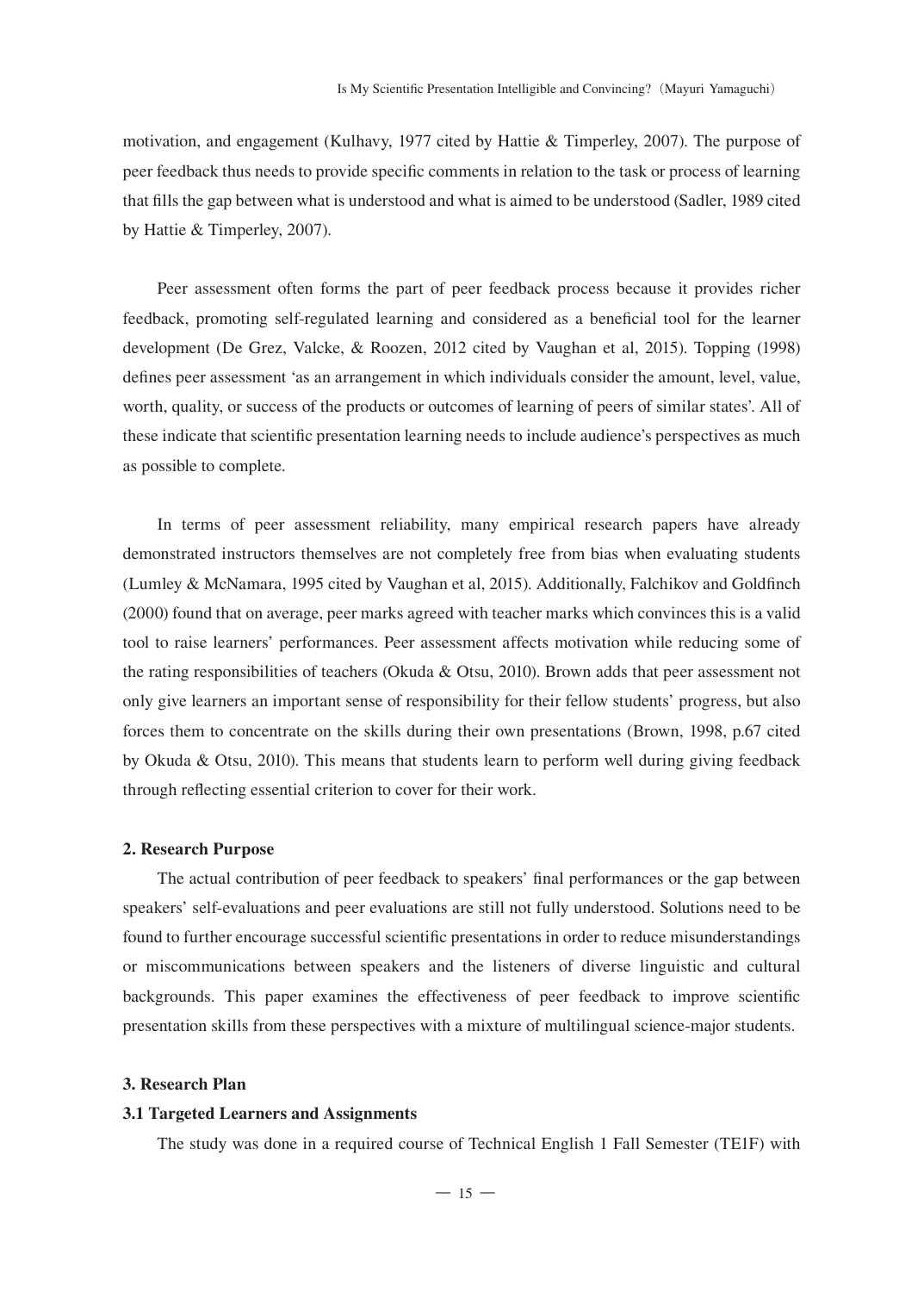thirty-five Global Thirty (G30) students in the Department of Life and Environmental Sciences, Tsukuba University. The students are from diverse linguistic and cultural backgrounds who study specialized subjects, such as molecular biology or environmental chemistry using English. In TE1F, students learn about the way to make effective scientific presentations throughout the semester (see Appendix 1). TE1F assignments include two to four presentations in front of small groups of their classmates, and one final presentation in front of all classmates including instructors. Thus all learners have at least more than two times to get peer feedback before their final presentations. It means they know exactly what skills to improve or adjust their work to make their final presentations successful. TE1F consists of thirty five students and the data was collected in this number using peer feedback sheets and a self-evaluation sheet after presentation practices (see Appendix 2a,2b.).

#### **3.2 Research Hypotheses**

As discussed earlier, there are mainly two challenges in scientific presentations. Challenge 1. Engage and convince scientific findings to your audience Challenge 2. Inform your scientific findings using intelligible English

In order to promote perfect understandings of science, developing intelligible scientific presentation competency to meet your international audiences' expectations is what TE1F students first need to achieve. To meet the requirement of this aim, the quality of peer feedback needs to be investigated in this particular context and find out the best use of it in classroom practices. For this study, two hypotheses were tested.

Hypothesis 1. Peer feedback is an effective method to improve speakers' performance. Hypothesis 2. Speakers weaknesses are improved from both perspectives.

#### **4. Results**

The data was collected from all listeners after each presentation (see Appendix 3). This first figure shows the amount of improvement speakers could make in the final after getting peer feedback multiple times. The result demonstrated that fifty-five percent of the speakers' weaknesses improved and forty-four percent did not show improvement.





Shown improvement in final presentations  $(55%)$  $\Box$  Needs Work in final presentation (44%)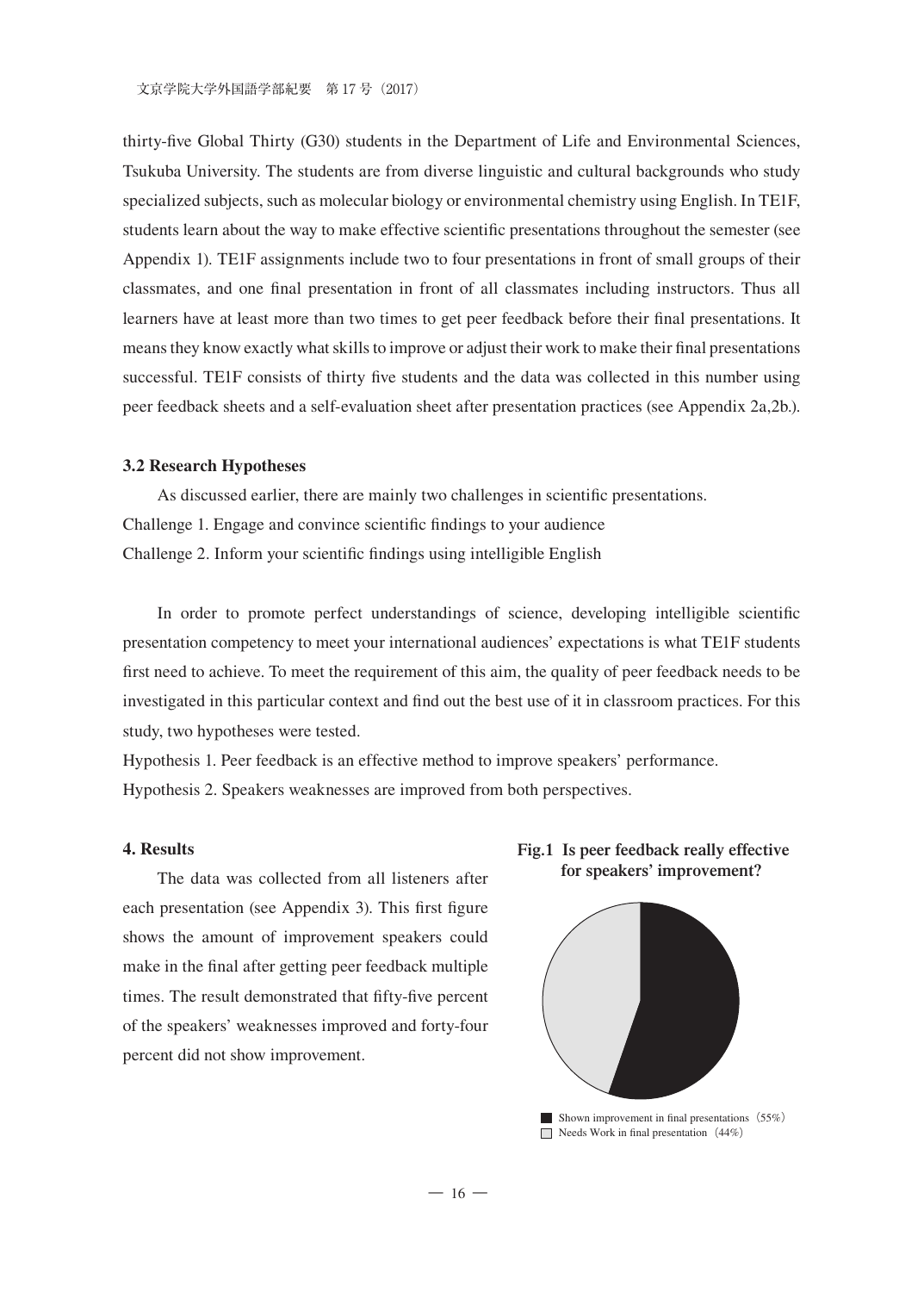This second question was posed to all speakers after their final presentations as a reflective question. The result showed that twenty-eight students thought peer feedback helped to improve their final presentations. However two students did not clearly mention about it although they talked about their weaknesses and strengths. No one said peer feedback was of no use.

As for the first hypothesis, the above two



#### **Fig.2 Did peer feedback help you to improve your final performance?**

results clearly demonstrate that speakers feel an improvement using peer feedback, despite not being able to completely overcome their weaknesses. These results suggest that speakers' evaluation of peer feedback and the actual improvement of their performances have a huge perception gap. The gap of perceptions between speakers and the audience came out to be high even after multiple rounds of peer feedback. These results demonstrate that peer feedback does not necessarily maximize the quality of speakers' performances although speakers know exactly what items they are required to improve beforehand and appreciate the feedback. back. These results demonstrate that per **Fig.3 Have speakers' weaknesses shown improvement from both parties?**



Fig.3 Have speakers' weaknesses shown improvement from both parties?

This last figure shows the actual improvement of speakers' weaknesses from their first peer feedback completed multiple times. This opportunity allows speakers to show their effort of improvement thus opinions of both groups were expected to match with each other. In other words, the gap between speakers and the audience are supposed to be filled from multiple presentation practices. But this final research showed that speakers and listeners did not perceive and share the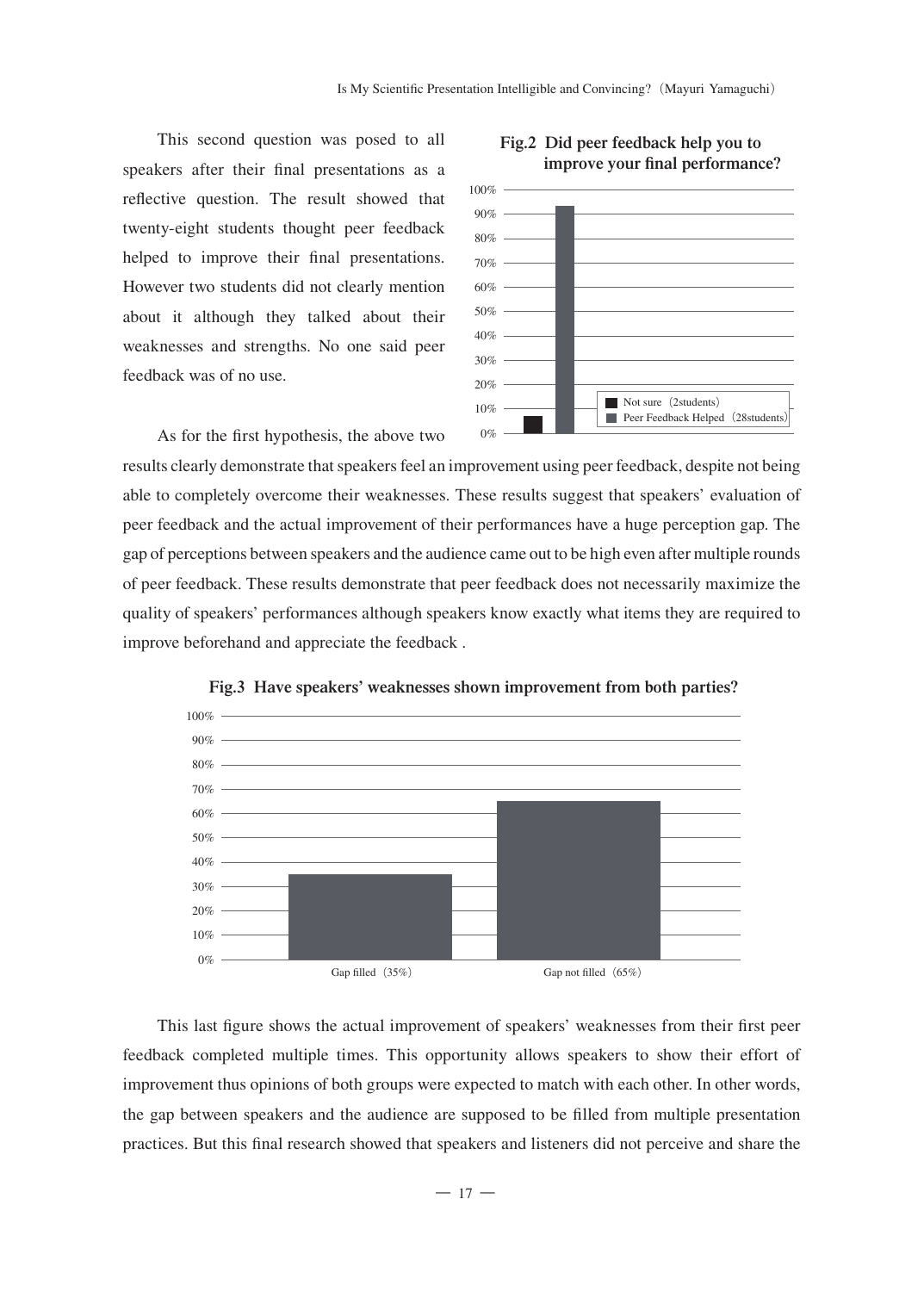same amount of weaknesses in final. From the audience's view, sixty-five percent of the weaknesses still did not improve in final presentations although thirty-five percent showed improvement. To conclude, peer feedback for multiple times do not fill the gap between speakers and the audience. Then what are additional factors we need to consider in this process to make peer feedback more effective?

#### **5. Discussion**

#### **5.1 Peer Feedback Quality and Sensitivity**

As shown in results, none of the speakers could perfectly overcome their weaknesses given by their listeners. In order to understand this mechanism, the quality of given feedback, as well as speakers' willingness to use the feedback has to be further analyzed. The fostering successful presentations requires the effort of both parties but eventually, speakers hold the key for their own success. Listeners benefit themselves from providing feedback since the process also engages and enhances their learning outcomes, criteria, and standards (Price, O'Donovan & Rust, 2007). But the willingness to accept and learn from feedback is also another key factor for the speakers' improvement.

Peer feedback contributes to some extent through eliminating discrepancy between speakers' current status and their learning goals. Both parties are expected to become more committed to learn, more self-regulated, engaged, and give confidence to learn more during its process (Hattie & Timperley, 2007). Speakers' positive transformation only happens when they do not resist learning from feedback, accepting them, and revising their work accordingly. According to Ginkel et al (2017), high-feedback sensitive students developed more desired presentations (such as eye contact and length of introduction in a presentation) through tactful non-confrontational feedback compared to direct and frank feedback. Future studies need to be done specifically on this relationship between feedback quality and sensitivity to promote revisions.

#### **5.2 Some Other Factors to Consider**

Over the course of this study looking at peer feedback with international students multiple times, a number of factors to make it more effective have become evident. According to Colthorpe et al (2014), unlike academics and instructor's feedback, the benefit of peer feedback is by using students' perspectives to refer to their own ideas and personal experiences. As students give feedback multiple times, the quality of feedback becomes more detailed in content (Colthorpe et al, 2014). The trend was also shown in this study (see Appendix 3 and 4). Ginkei et al (2017) adds that the quality of feedback could also be considered as an essential factor which can impact improving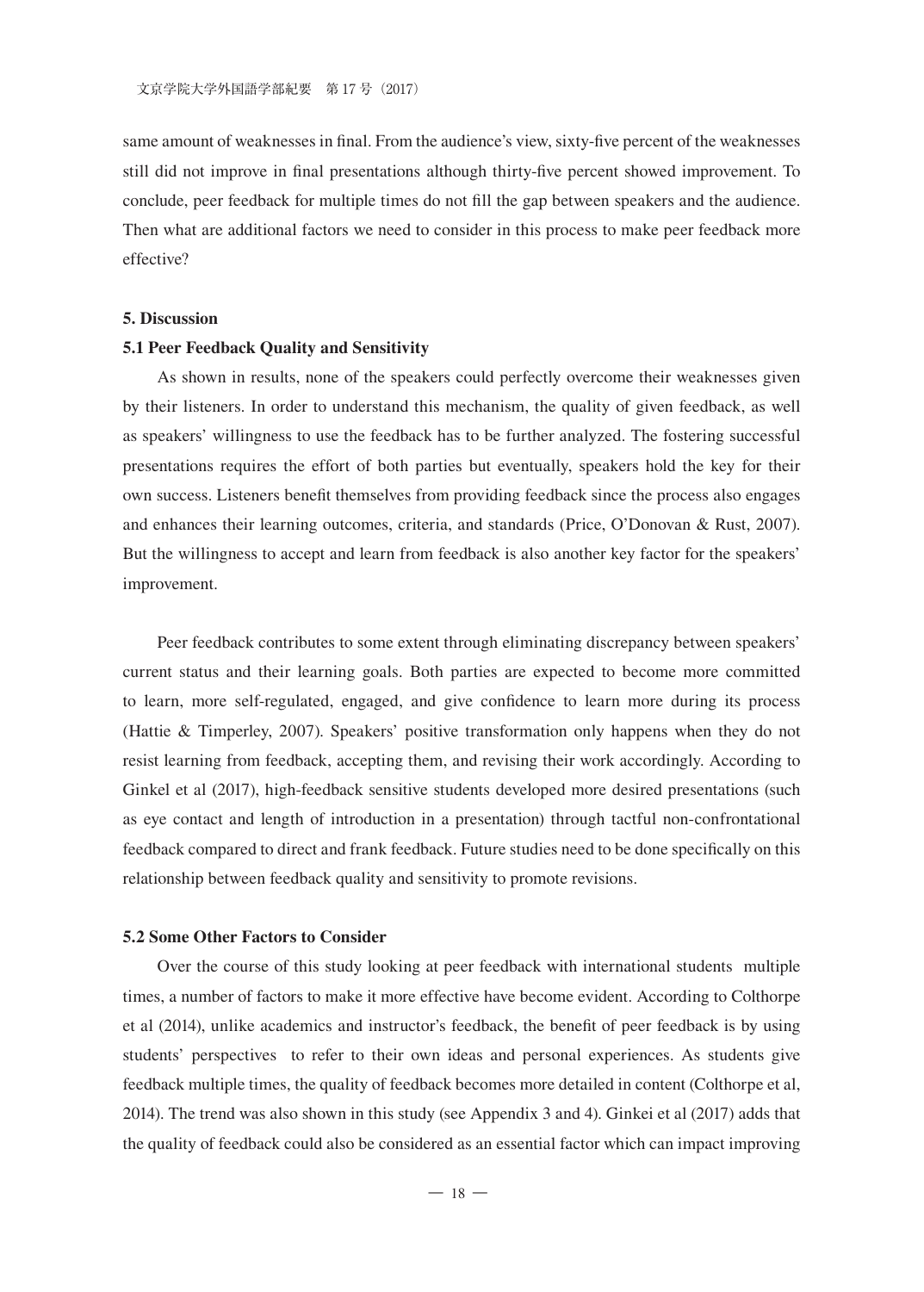presentation skills. The impact of feedback, which directly links to your own progress needs to be studied further in the context of ESL/EFL classroom settings.

Shute (2008) found that the extent to which speakers appreciate feedback and actively use it depends on factors like the authority of the feedback provider and trust between peer students who provide and receive feedback. Thus if trust lacks between peer students and the feedback, this can be one factor of appreciation and use of feedback to show different improvements (Ginkei et al, 2017). Vaughan et al (2015) however, demonstrated in his study that there was no evidence that the degree of friendship influenced peer assessment. In order tomake the most of peer feedback for quality presentations, possible meta-cognitive factors like the peer feedback effects of levels of closeness also needs to be considered depends on the characteristics of your students.

Speakers' improvement depends heavily on whether they can critically see their performances from the audience's perspectives and evaluate their work firsthand. Any modification of your work begins from how the peer feedback was given and how you receive these words. Critical selfjudgement plays the central part for the improvement of any life-long work (Boud & Falchikov, 2006). Feedback which have low level of threat to self-esteem allows more attention to be paid by speakers (Hattie & Timperley, 2007). Speakers need to overcome these psychological challenges in order to fill the gap between listeners as much as possible and encourage themselves to achieve perfect understandings with their international audiences.

#### **Conclusion**

In order to achieve success in international scientific conferences, intelligible, informative, and convincing presentation skills are vital for all science students especially in light of an audience from diverse linguistic and cultural backgrounds. International classmates have potential to play an important part in providing judgement and feedback from a different perspective. This study was conducted to see if peer feedback helps international science major students to improve their weaknesses in their scientific presentations using English. The result showed that the majority of speakers valued peer feedback although only half of them could improve their weaknesses. Additionally, the perception of weaknesses was greatly different in speakers' final presentations, suggesting that this huge perception gap is shared between both parties. The paper proposes the number of feedback as well as the adjustment of its quality depending on the context of each class to foster effective presentation skills for all learners.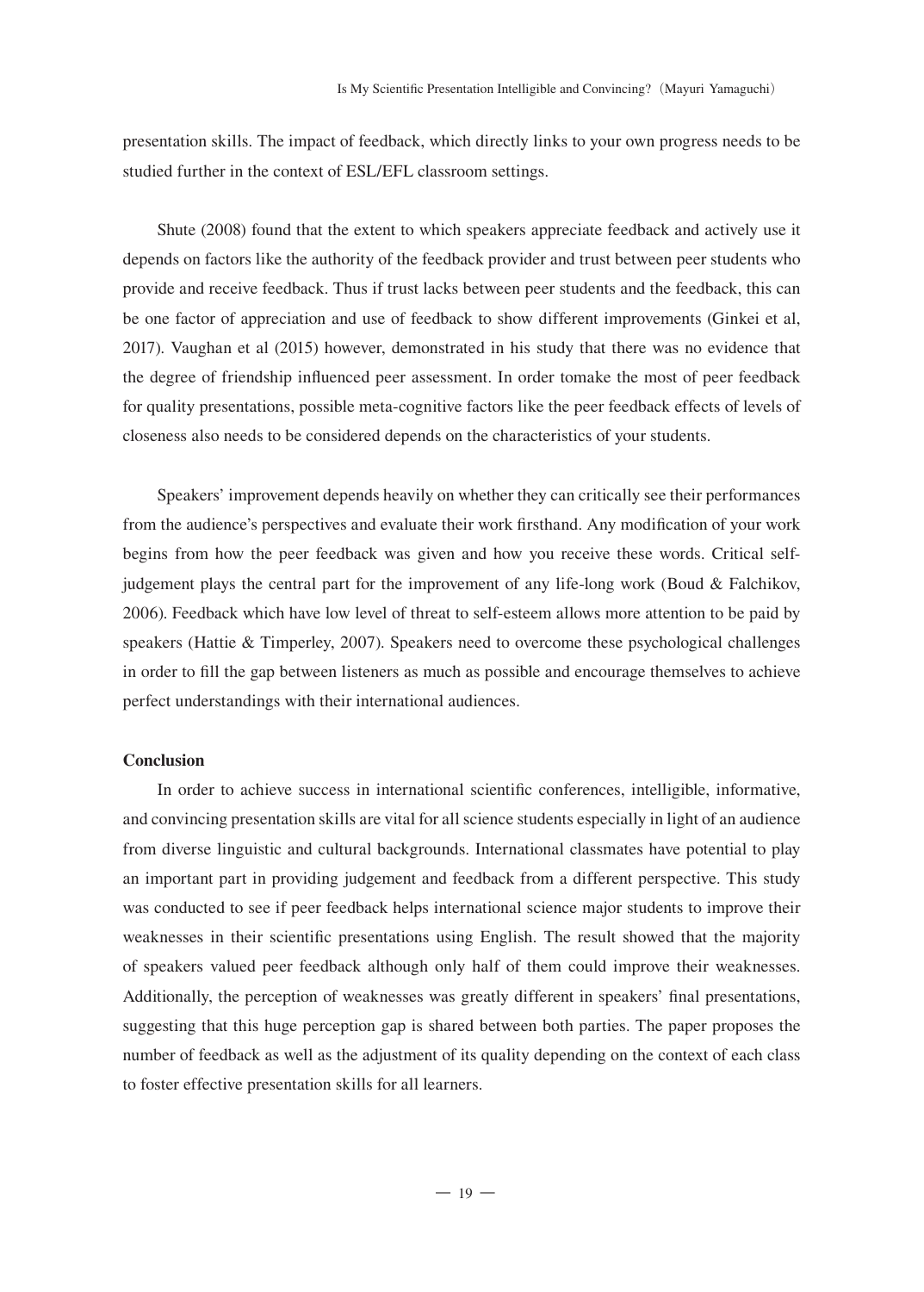#### **Acknowledgement**

I would like to express my deep appreciation to Prof.DeMar Taylor, Prof. Louis J. Irving at Tsukuba University, and May May Ho, lecturer at Temple and Hoisei University, for their great support and invaluable suggestions.

#### **References**

- Brown, J. D. (Ed.). (1998). *New ways of classroom assessment*. Alexandria, VA: Teachers of English Speakers of Other Languages.
- De Grez,L. Vacke, M., & Roozen, I. (2012). How effective are self- and peer assessment of oral presentation skills compared with teacher's assessment? *Active Learning in High Education*, 13(2), 129- 142.
- Ginkel, S. V., Gulikers, J., Biemans, H., Mulder, M. (2017). Fostering oral presentation performance: does the quality of feedback differ when provided by the teacher, peers or peers guided by tutor? *Assessment & Evaluation in Higher Education*. 42:6. 953-966.
- Hattie, J., & Timperley, H. (2007). The power of feedback. *Review of Educational Research*. Vol. 77, No. 1, pp. 81-112.
- Hu, G. (2005). Using peer review with Chinese ESL student writers. *Language teaching research.* 9(3):321- 342.
- Kulhavy, R. W. (1977). Feedback in written instruction. *Review of Educational Research*, 47(1), 211-232.
- Lumley, T., & McNamara, T. F. (1995). Rater characteristics and rater bias: Implication for training. *Language Testing*, 12, 54-71.
- McKay, L. S., & Bokhorst-Heng, D. W. (2008). *International English in Its Sociolinguistic Contexts. Towards a Socially Sensitive EIL Pedagogy*. Routledge Press. NY and London.
- Okuda, R., & Otsu, R. (2010). Peer assessment for speeches as an aid to teacher grading. *The Language Teacher*: 34.4.
- Price, M., O'Donovan, B., & Rust, C. (2007). Putting a social-constructivist assessment process model into practice: Building the feedback loop into the assessment process through peer review. *Innovations in Education and Teaching International*. 44(2), 143-152.
- Sadler, R. (1989). Formative assessment and the design of instructional systems. *Instructional Science*, 18, 119-144.
- Shute, V. J. (2008). Focus on Formative Feedback. *Review of Educational Research*. 78(1):153-189.
- Vaughan, R., Saito, Y., Saito, Y. (2015). Presentation Peer Assessment: Friendship Matters? *Japan Association for Language Teaching. JALT2015. Focus on the Learner*. November 20-23. 2015. Granship, Shizuoka, Japan.
- Zanders, E., Macleod, L. (2010). *Presentation Skills for Scientists. A Practical Guide with DVD-ROM*. Cambridge Press.

(2017.9.26 受稿 , 2017.12.19 受理)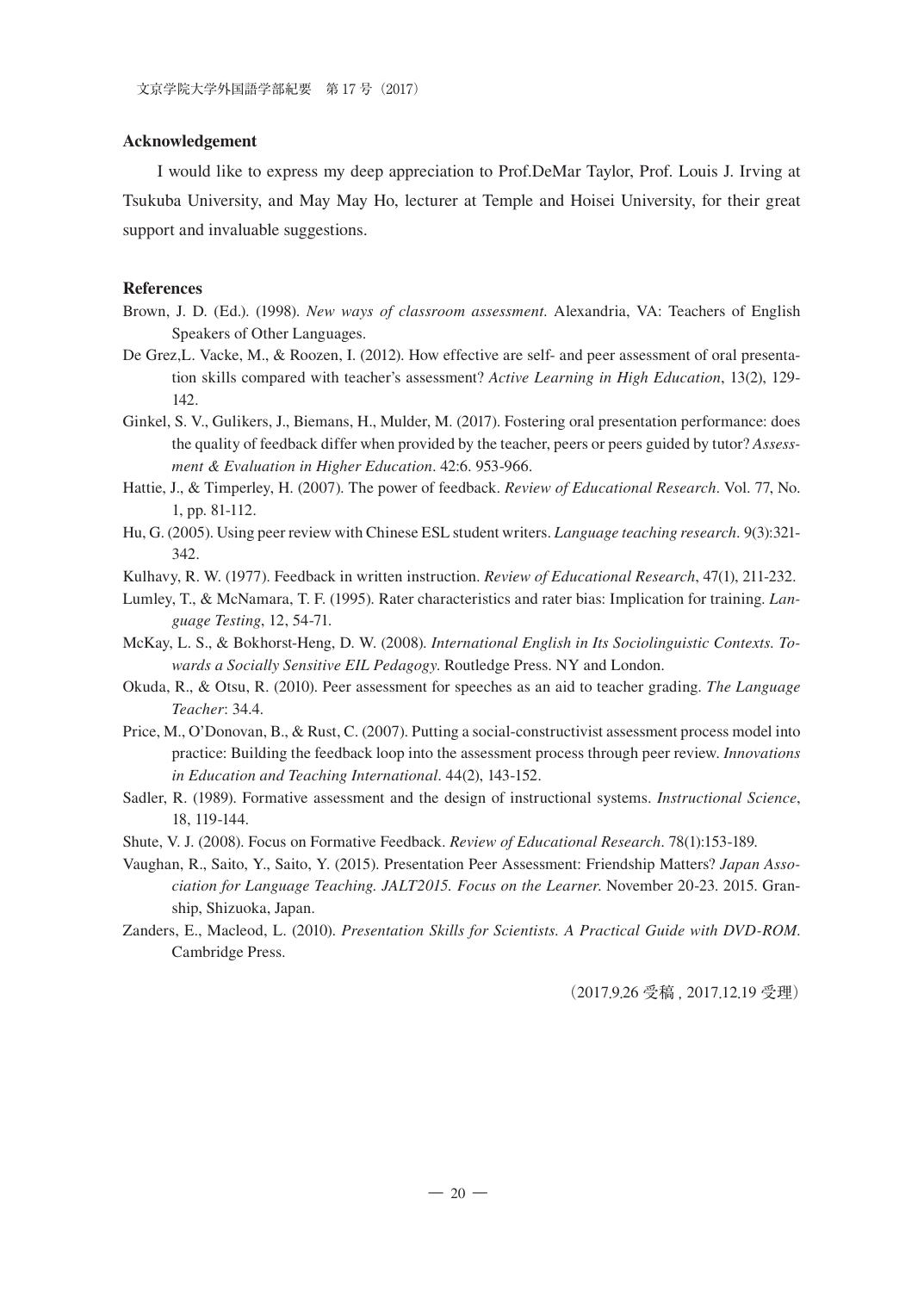#### **Appendix 1.**

October 5th 2016 TE1F

## Technical English 1 Fall Course Requirements

#### **Assignments & Deadlines:**

- 1. Revision of final papers ASAP
- 2. Slide submissions (20%)
- 3. Oral presentation 1: November-December (20%)
- 4. Oral presentation 2: January-February (40%)
- 5. Class participation & related assignments (20%)

Important note: Your oral presentation schedules must be fully respected. If you need any changes in your slot, negotiate it with a classmate at least two weeks in advance and report it to your instructors. Any changes or cancellations without prior notice would be considered as an action of violation and your oral presentation mark will be reduced 50%. Assignment scores will also be reduced 5% per a day for late submissions.

Learning goals & Assessment criteria:

- Be able to understand the purposes and implications of oral presentations
- Be able to explain your research in fully understandable ways for the audience.
- Be able to prepare simple and engaging visuals.
- Be able to provide accurate and constructive feedback for improvement.
- Be able to willingly participate in discussions beyond your interests.

#### **Assignment details:**

-Revision of final papers

You will receive the marked final papers. Prepare your oral presentation based on the paper.

-Slides submission

Submit your slides according to the schedule.

-Oral presentations

Oral Presentations will be evaluated based on your preparation and performance from peers, instructors and yourself.

-Class participation

Your attendance, participation in the class activities, assignment submittals, and discussion participation are all included in this part.

 $-21-$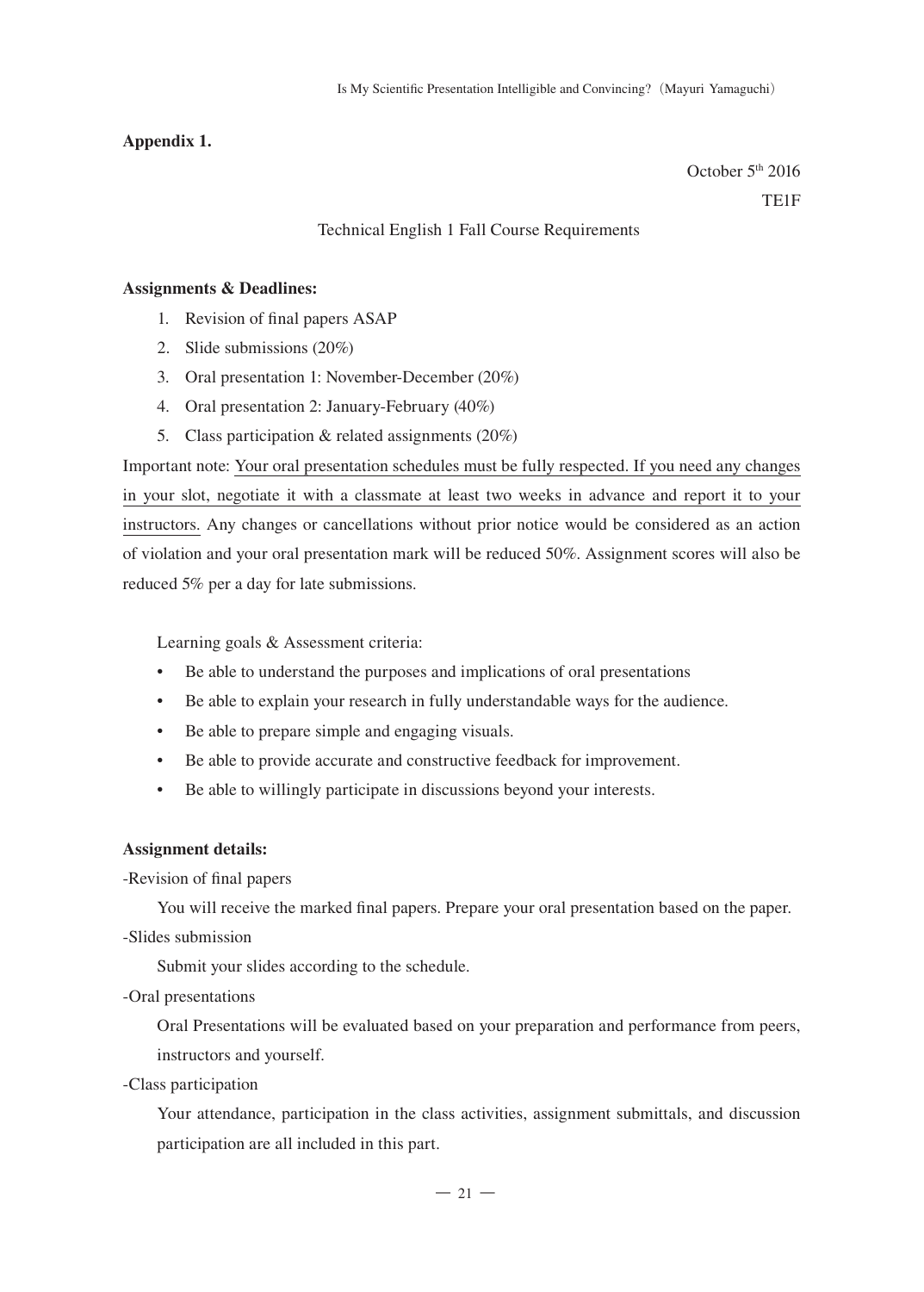#### **Other important matters:**

1. Attend our class

Be punctual. Your attendance will be checked each class and considered as a factor in deciding your final grade. If your attendance is less than sixty percent of all classes, you will automatically fail this course.

- 2. Check Manaba as often as possible. -class handouts -videos -other notifications
- 3. You will automatically fail to make the grade when you -copy assignments from others / commit plagiarism -do not submit assignments -do not attend classes/ have few attendances
- 4. Check the library resources

Alley, M. (2013). *The Craft of Scientific Presentations. Critical Steps to Succeed and Critical Errors to Avoid*. Spinger New York.

Hoffmann, A. H. (2014). *Scientific Writing and Communication. Papers, Proposals, and Presentations*. Second edition. Oxford University Press. NY.

Zanders, E. & Macleod, L. (2010). *Presentation Skills for Scientists. A Practical Guide with DVD-ROM*. Cambridge University Press. UK.

5. Mayuri's contact details Mayuri Yamaguchi mayuriyamaguchi\_1@hotmail.com

Some of your assignments may be anonymously used for our future research. Our research interests are 'Critical reflection in intercultural collaborative learning settings'. Those who cannot agree with allowing the use of your assignments for research, please tell us in person. We will respect your privacy as well as your right of veto.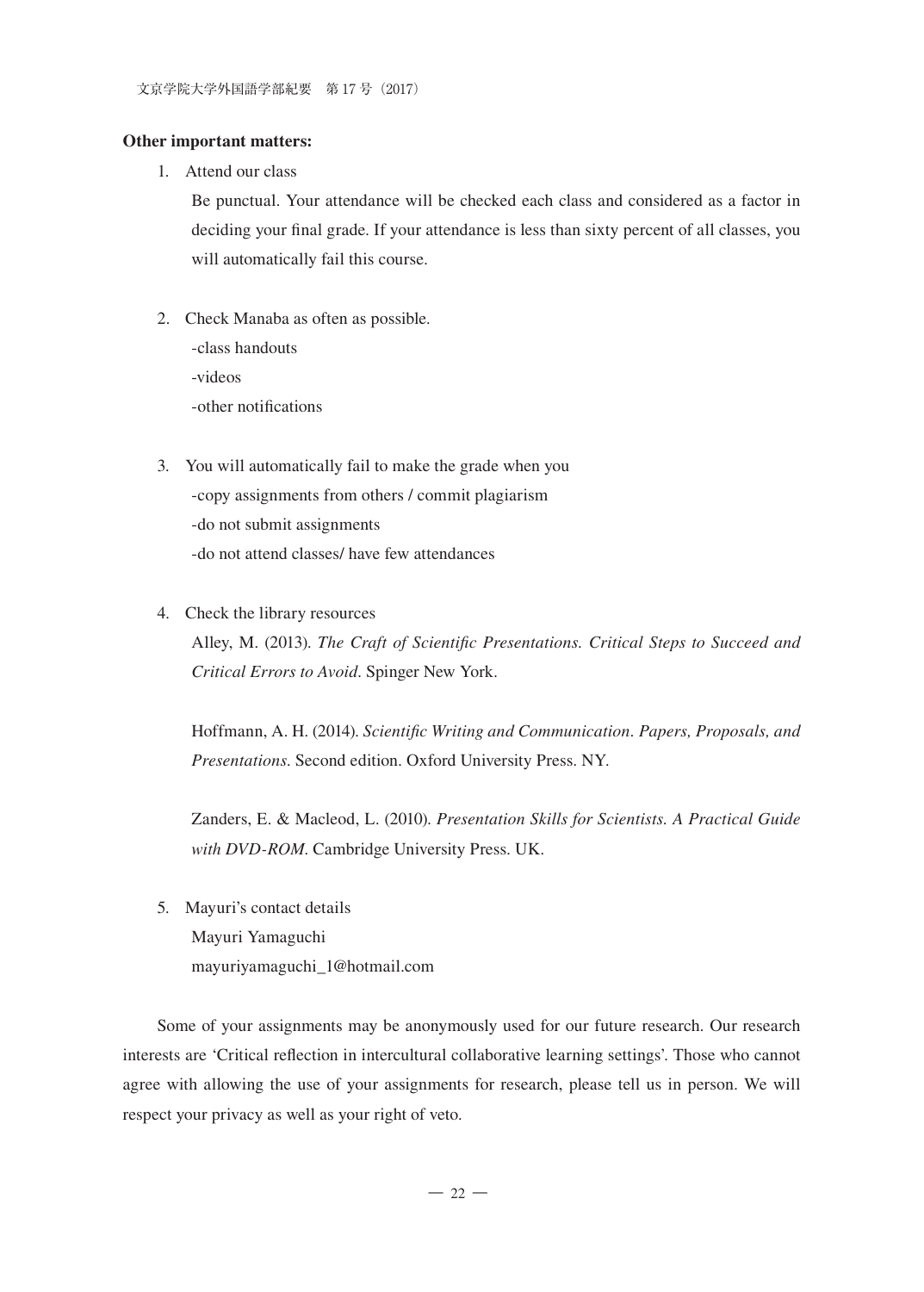## **Appendix 2a.**

### TE1F2016

## Oral Presentation Evaluation Sheet

| Speaker:            |  |
|---------------------|--|
| Presentation title: |  |
| Listener:           |  |

- Your questions:
- Strengths:
- Weaknesses:

Submit to Mayuri or TAs today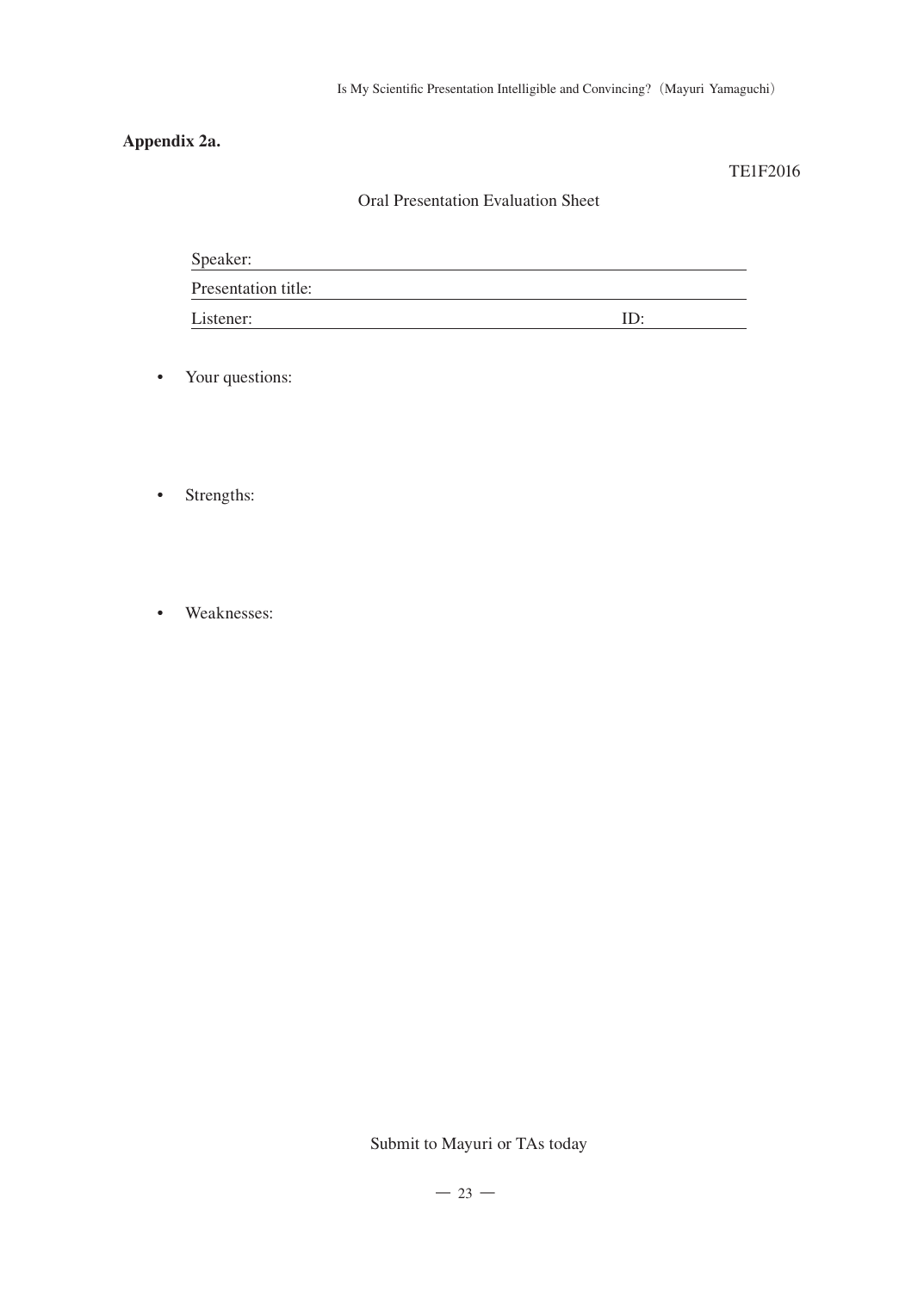## **Appendix 2b.**

## Oral Presentation Self-Evaluation Sheet

TE1F2016

| <b>AT</b><br>- . ----- - . |
|----------------------------|
|----------------------------|

1. How was your final presentation? What was still difficult for you?

- 2. Where do you think you still need to improve?
- 3. You've already had a plenty of feedback from your audience to improve your talk. Could you improve today's presentation accordingly? Tell us more about it.

 $-24-$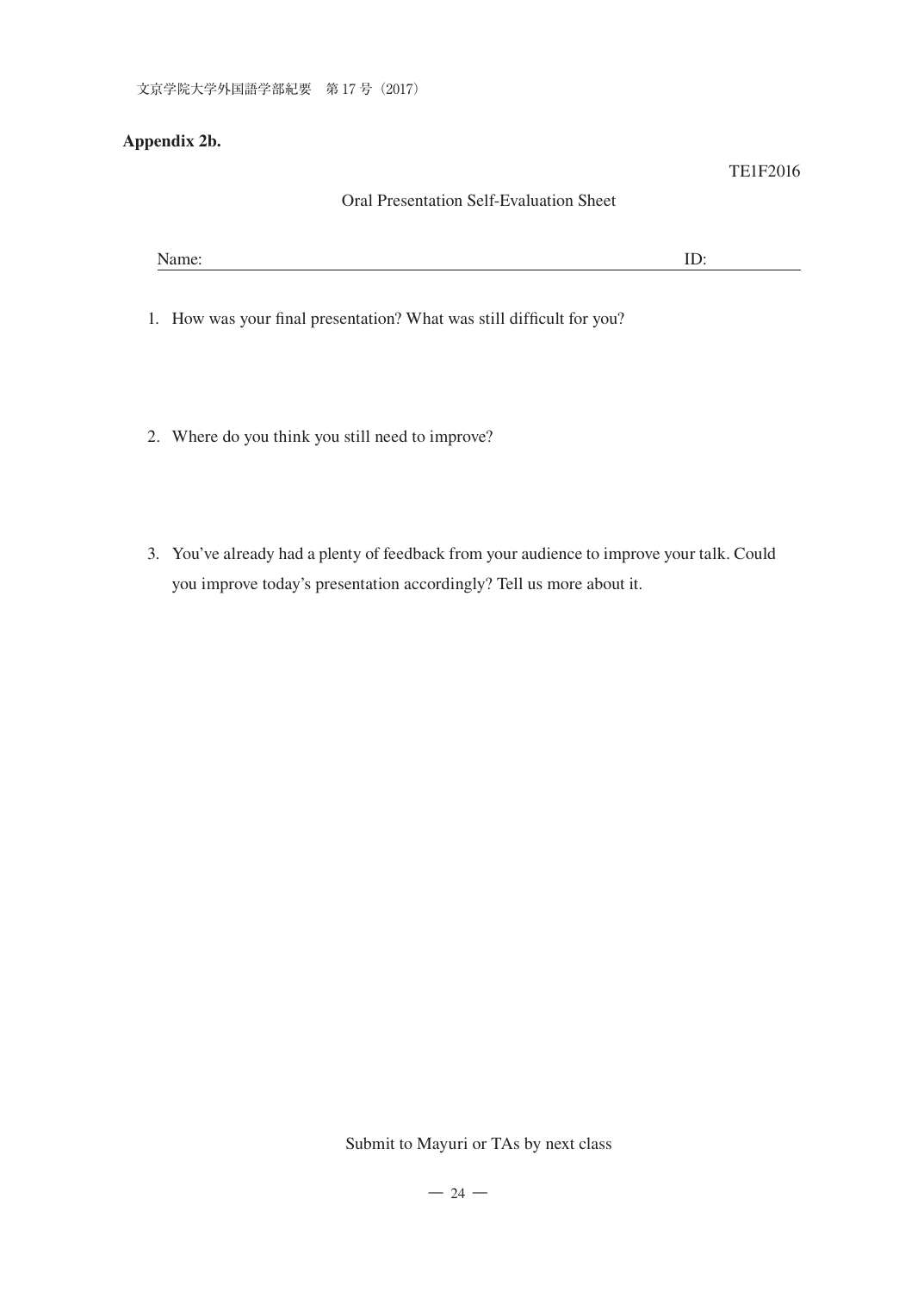## **Appendix 3.**

Table 1. Is peer feedback really effective for the speakers' improvement? -Feedback items with more than two peers are listed below. -Ones in bold face are items which speakers did not show improvement. (A: Content/ B: Slides/ C: Delivery and Performance)

| Student no./<br>Nationality | Given Peer Feedback                                                                                         | Final Peer Feedback                                                                                                                                                                                                               | Improvement                                    |
|-----------------------------|-------------------------------------------------------------------------------------------------------------|-----------------------------------------------------------------------------------------------------------------------------------------------------------------------------------------------------------------------------------|------------------------------------------------|
| 1.1<br><b>USA</b>           | 1. C: Speaks monotonously(3)<br>2. A: Explain some specific terms(2);<br>B: Statistical data needed(2)      | 1. B: Enlarge fonts(7)<br>2. A: More research-based data<br>needed(4); C: Reduce fillers like<br>'umm' $(4)$                                                                                                                      | +2 improved<br>-1 needs work<br>$+1$           |
| 4J<br>Indonesia             | 1. C: Lack of eye contact(2)                                                                                | 1. C: More eye contact(3)<br>2. B: Fonts are too small(2); Add<br>introduction(2); Objectives not<br>included(2); C: Slight mumble<br>when talking fast(2); Nervous(2)                                                            | $+/-0$ improved<br>$\Omega$                    |
| 5.1<br>France               | 1. B: Too much $text(3)$<br>2. A: Give more background<br>/introduction to topic(2); C: Talk too<br>fast(2) | 1. $C:$ Too fast $(10)$<br>2. B: Fonts are too small(6)<br>3. B: Graph is too small(4)<br>4. B: Wordy $(3)$                                                                                                                       | +1 improved<br>-2 needs work<br>$-1$           |
| 6J<br>USA/<br>Japan         | 1. B: Text size too small(5)<br>2. C: Speak louder(4)<br>3. A: Add more details(3)                          | 1. C: Speak more clearly/Speak<br>up(6)<br>2. A: Use data $(3)$ ; Too broad $(3)$ ;<br>B: Enlarge fonts(3); C: Be more<br>enthusiastic/<br>Passionate(3); Intonation(3)                                                           | 0 improved<br>-3 needs work<br>-3              |
| 7.1<br>USA/<br>Japan        | 1. B: Unattractive slides(2); Add<br>more pictures(2); C: Lack of<br>passion(2)                             | 1. C: More confidence/nervous(5)<br>2. C: More eye contact(4)<br>3. B: Figures are hard to read(3)<br>4. A: Many jargons(2); More<br>supporting research necessary $(2)$ ;<br>Improve your discussion(2)                          | +3 improved<br>0 needs work<br>$+3$            |
| 8./ Germany                 | 1. A: Simplify introduction(3)<br>2. A:Complicated(2); B: Difficult<br>graphs(2)                            | 1. B: Text too small(7)<br>2. B: Small graphs(6)<br>3. C: Time management(3)<br>4. B: Add more information on<br>slides(2); Use darker colors(2)                                                                                  | +2 improved<br>-1 needs work<br>$-1$           |
| 9./ Thailand                | 1. C: Voice is too soft(8)<br>2. C: Be more prepared(2);<br>Monotonous voice(2); Nervous(2)                 | 1. A: Explain more(6)<br>2. C: Tone of voice/speak louder(5)<br>3. A: Add introduction(3); Needs<br>better link between points(3);<br>B: Figures are small(3); C: Be<br>more expressive(3); Be more<br>enthusiastic/passionate(3) | +2 improved<br>-2 needs work<br>$\overline{0}$ |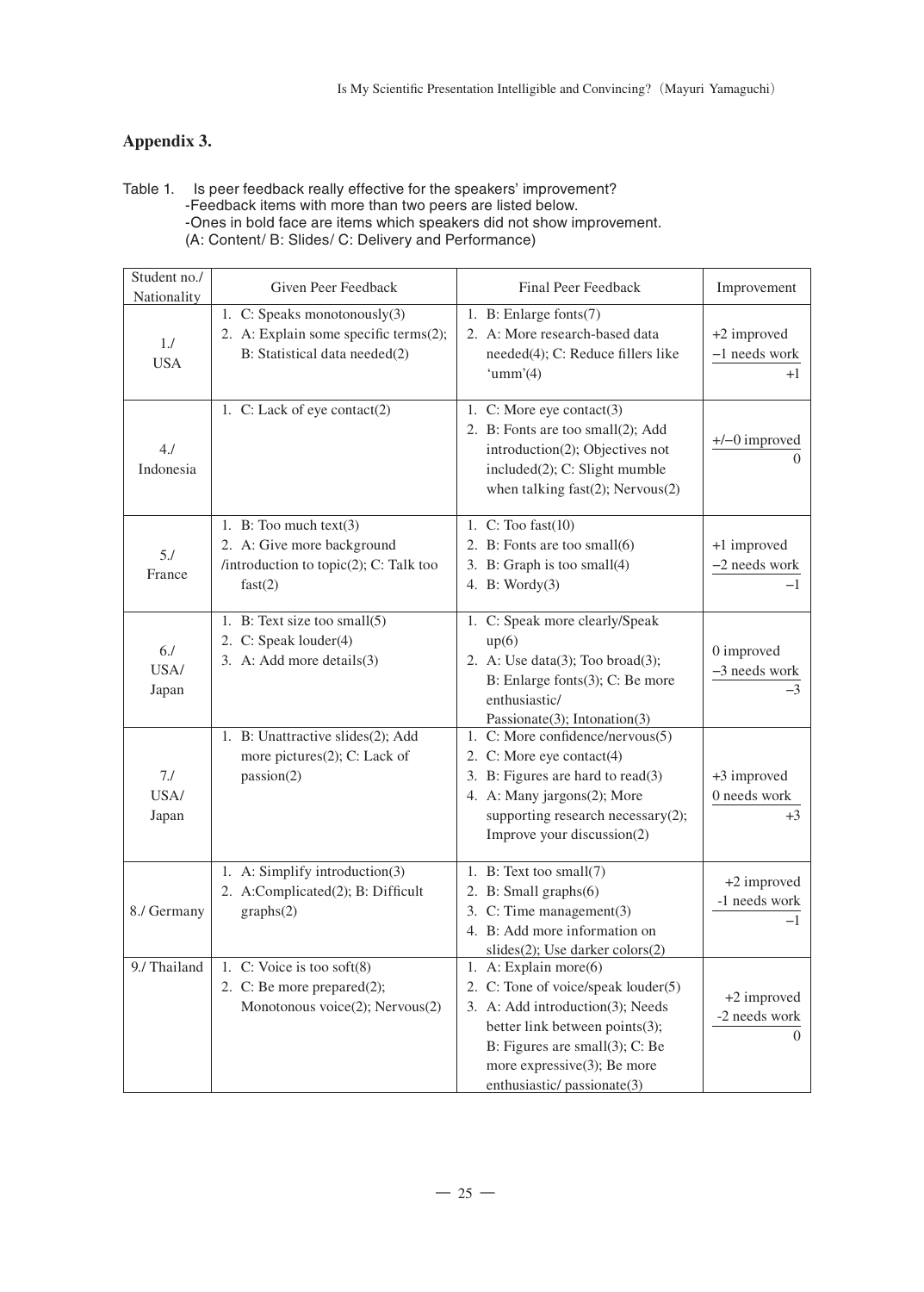|           | 1. C: Need more eye contact(2)            | 1. A: Add some successful             |               |
|-----------|-------------------------------------------|---------------------------------------|---------------|
|           |                                           | examples/usage of IPS(5)              |               |
|           |                                           | 2. B: Words and figures are small(3); | +1 improved   |
| 10.7      |                                           | C: Improve eye contact(3)             | 0 needs work  |
| USA/Japan |                                           | 3. A: Add more data to support        | $+1$          |
|           |                                           | claims(2); C: Show more passion/      |               |
|           |                                           | enthusiasm(2)                         |               |
|           | 1. C: Talk too fast $(9)$                 | 1. C: Talk too fast(24)               |               |
| 11.7      | 2. B: Turn off the auto-switch of         | 2. B: Enlarge font size(4)            | +1 improved   |
| Indonesia | $slides(2)$ ; Some slides are wordy $(2)$ | 3. C: Slides are overloaded with      | -2 needs work |
|           |                                           | $text(2)$ ; Time management(2)        | -1            |
|           | 1. A: Technical difficulties broke the    | 1. B: Too crowded with                |               |
|           | flow $(2)$ ; B: Too many words in some    | information(9)                        |               |
|           | slides(2); C: Lack of eye contact(2)      | 2. B: Figures/Tables were hard to     |               |
| 12.1      |                                           | see (5)                               | +2 improved   |
| Indonesia |                                           | 3. B: Add more colors $(2)$ ;         | -1 needs work |
|           |                                           | Information is not readable(2);       | $^{+1}$       |
|           |                                           | Lack of engaging pictures(2); C:      |               |
|           |                                           | Nervous(2)                            |               |
|           | 1. B: Use bigger fonts(4); C: Be more     | 1. B: Text size too small(12)         |               |
|           | confident(4)                              | 2. C: More eye contact $(5)$          |               |
|           | 2. C: Lack of time management(2)          | 3. A: Aim unclear(2); B: Improve      |               |
| 13.1      |                                           | photos/images(2); C:More              | +2 improved   |
| Indonesia |                                           | gestures(2); Engage more with the     | -1 needs work |
|           |                                           | audience(2); Speak up(2); Talk        | -1            |
|           |                                           | more enthusiastically(2); Add         |               |
|           |                                           | intonation(2)                         |               |
|           | 1. A: Too complicated(4)                  | 1. B: Text is too small(13)           |               |
|           | 2. A: Some technical terms are hard       | 2. B: Too wordy $(7)$                 | +2 improved   |
| 14.1      | to understand $(3)$                       | 3. B: Include your name in your first | -1 needs work |
| Viet Nam  | 3. B: Words are too small(2); Graphs      | slide(3)                              | $+1$          |
|           | have small text(2)                        | 4. B: Figures are small(3)            |               |
|           | 1. B: Font size small(2); C: Speak        | 1. C:Time management(12)              |               |
|           | louder(2)                                 | 2. C: Slow down $(5)$                 |               |
|           |                                           | 3. B: Enlarge $text(4)$               |               |
|           |                                           | 4. C:Maintain eye contact(3)          | +1 improved   |
| 15.1      |                                           | 5. A:A lot of data but little         | -1 needs work |
| Viet Nam  |                                           | significance toward data(2);          | $\left($      |
|           |                                           | Consuming a lot of time in some       |               |
|           |                                           | slides(2);                            |               |
|           |                                           | C: Relax/nervous(2)                   |               |
|           | 1. Words are a bit small to $read(3)$     | 1. B: Too much $text(s)$              |               |
| 16.1      |                                           | 2. C: Fast(4)                         | +1: improved  |
| Indonesia |                                           | 3. A: Include summary $(3)$           | $+1$          |
| 17.1      | 1. Give definitions of technical          | 1. B: Add summary/conclusion(3)       |               |
|           | terms(2)                                  | 2. A: Expand your topic/claims(2);    | +1: improved  |
| India     |                                           | B: Add references(2)                  | $+1$          |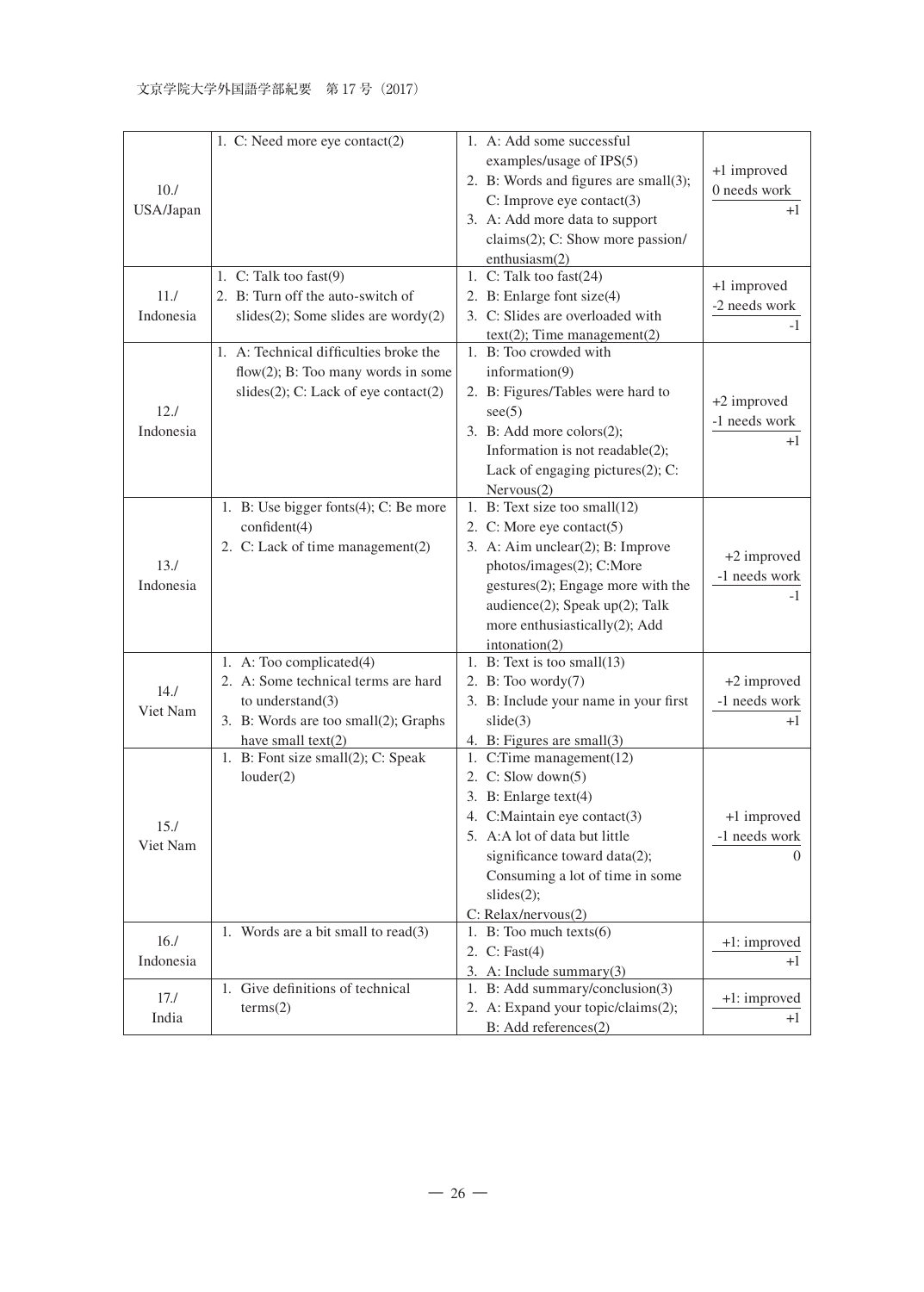| 18.7<br>Philippines | 1. A: Need clear explanations(3);<br>B: The design and style need<br>$improvement(3);$ Too colorful $(3)$<br>2. A: Too complicated(2)                                                                                                                                        | 1. B: Too much colors $(5)$ ;<br>Text too small/much to read(5)<br>2. A: State your objectives(4);<br>Confusing explanations(4)<br>3. A: Use more research-based<br>$evidence(3)$ ;<br>C: Use more voice tone(3)<br>4. A: Explain terminology $(2)$ ;<br>Introductory part is too $\log(2)$ ;<br>Unclear conclusion(2); C:More<br>eye contact(2)                       | +1 improved<br>-3 need work<br>-2        |
|---------------------|------------------------------------------------------------------------------------------------------------------------------------------------------------------------------------------------------------------------------------------------------------------------------|------------------------------------------------------------------------------------------------------------------------------------------------------------------------------------------------------------------------------------------------------------------------------------------------------------------------------------------------------------------------|------------------------------------------|
| 19.7<br>USA/Japan   | 1. B: A lot of text $(5)$<br>2. C: Talk louder(3)<br>3. A: Blurred pictures(2); B: The<br>table at the beginning was small<br>and not presented(2)                                                                                                                           | 1. B: Use bigger fonts(5)<br>2. A: More supporting information/<br>case studies/ data needed(3); C:<br>Speak more slowly(3); Avoid<br>saying fillers like "uhm"(3);<br>Nervous(3)                                                                                                                                                                                      | +3 improved<br>$+3$                      |
| 20.1<br>Indonesia   | 1. $C: Monotone(3)$                                                                                                                                                                                                                                                          | 1. B: Text too small in some slides(5)<br>2. B: Add sources(2); Graphs<br>too small(2); C: Maintain eye<br>$contact(2)$ ; Work on transitions(2)                                                                                                                                                                                                                       | +1 improved<br>0 needs work<br>$+1$      |
| 22.1<br>Indonesia   | 1. $C: Nervous(4)$<br>2. A: Objectives not mentioned(3);<br>B: Font size too small(3)<br>3. A: Focus more on solutions(2); C:<br>Do not read slides(2); More eye<br>$contact(2)$ ; Talk $louder(2)$                                                                          | 1. C: Microphone too close(5)<br>2. A: More evidence/details<br>needed(4); B: Graphs too small(4)<br>3. B: Make sure to have readable<br>texts in your pictures $(3)$ ; C: Vary<br>your tone $(3)$<br>4. A: Need more support and<br>connections between main<br>$points(2)$ ; Goals unclear(2);<br>Give positive questions to the<br>audience(2); C: Speak clearly(2) | +4 improved<br>-3 needs work<br>$+1$     |
| 23.1<br>Indonesia   | 1. C: Do not read from your notes(4)<br>2. B: Add more pictures and<br>graphs(3); C:Nervous/be more<br>confident(3); Make eye contact(3)<br>3. A: Explain technical terms(2); B:<br>Add more pictures and graphs(2);<br>Texts are hard to read $(2)$ ; C:<br>Speak louder(2) | 1. C: Maintain more eye contact(8)<br>2. B: Less words on slides(6)<br>3. C: Work on intonation(3); Do not<br>read off slides(3)<br>4. A: More data necessary(2); B:<br>Enlarge some pictures(2); Use<br>bigger fonts(2); C: Nervous/<br>relax(2)                                                                                                                      | +4 improved<br>-4 needs work<br>$\Omega$ |
| 24.1<br>Philippines | 1. B: Enlarge texts(6)<br>2. A: Add more details(3)<br>3. B: Color contrast between text<br>and background(2); C: Speak<br>$louder(2)$ ; Short $(2)$                                                                                                                         | 1. A: Needs hard data to support<br>points(12)<br>2. B: Some text was small(5); C:<br>Fast(5)<br>3. A: Explain more(3); B: Pictures/<br>diagrams were hard to $see (3)$                                                                                                                                                                                                | +2 improved<br>-2 needs work<br>$\Omega$ |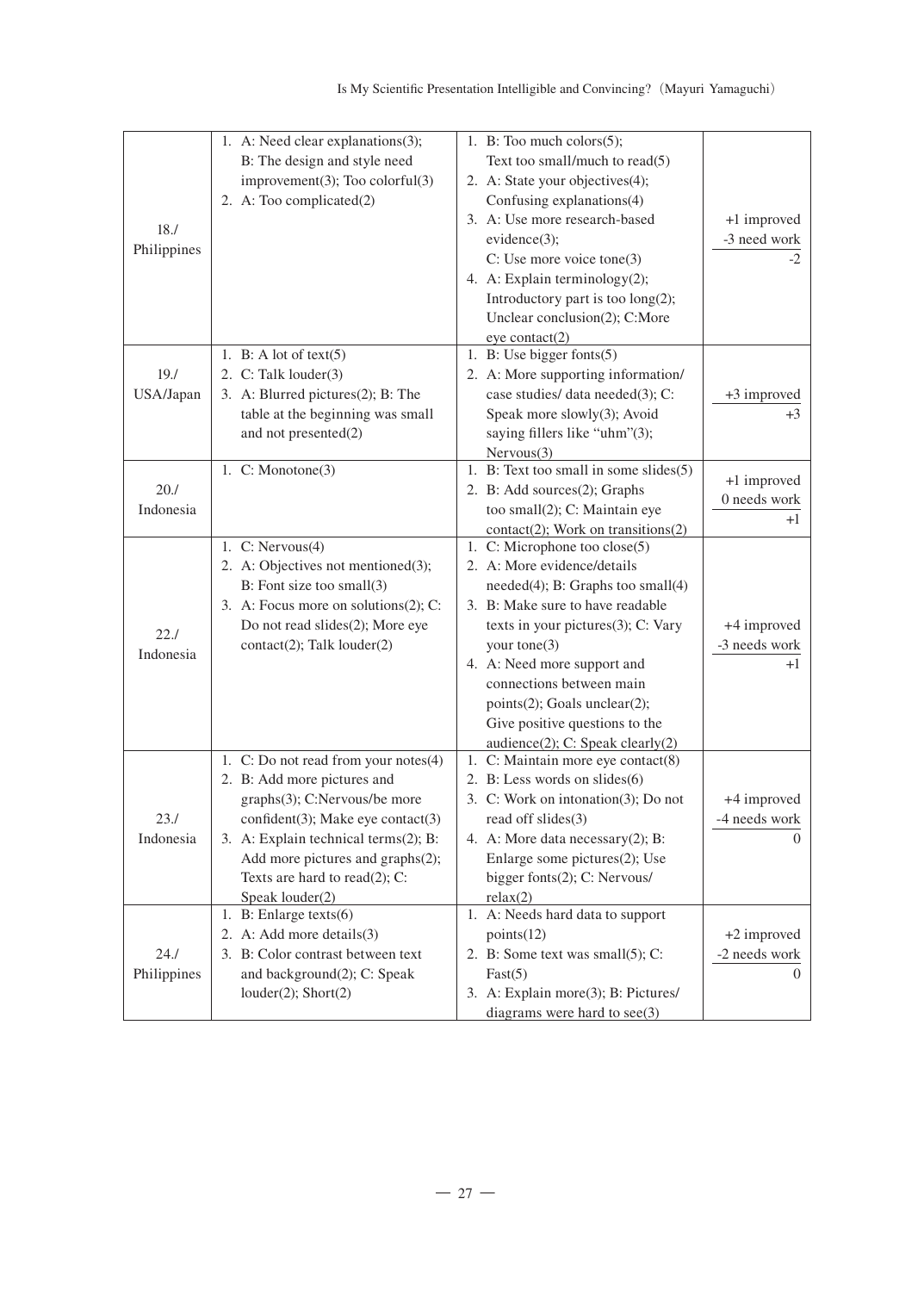| 25.1<br>Philippines | 1. B: Too much $text(3)$<br>2. C: The balance of slides was<br>inconsistent(you sometimes<br>flashed through slides or spend<br>too much time on one) $(2)$ ; C: No<br>eye-contact(2); Some words are                                                                | 1. B: Too much $text(12)$<br>2. $C:$ Too fast $(8)$<br>3. A: More supporting/hard data<br>needed(6)                                                                                                                                                                                                                                | +3 improved<br>-1 needs work<br>$+2$ |
|---------------------|----------------------------------------------------------------------------------------------------------------------------------------------------------------------------------------------------------------------------------------------------------------------|------------------------------------------------------------------------------------------------------------------------------------------------------------------------------------------------------------------------------------------------------------------------------------------------------------------------------------|--------------------------------------|
| 26.1<br>Philippines | not well-spoken(2)<br>1. C: Speaks too fast $(3)$                                                                                                                                                                                                                    | 1. $C: Speak slower(3)$<br>2. A: Connect ideas/ Link main<br>points $(2)$ ; B: Add more visuals $(2)$ ;<br>Less words on each slide(2);<br>Speak louder2); $Relax(2)$                                                                                                                                                              | 0 improved<br>-1 needs work<br>$-1$  |
| 27.1<br>Thailand    | 1. A: Use less jargon(4)<br>2. A: Explain the topic more<br>$simply(3)$ ; Lots of difficult<br>concepts(3)<br>3. B: Too much slides(2); Some<br>images $small(2)$ ; C: Speak<br>louder(2)                                                                            | 1. C: Time management $(5)$<br>2. A: Difficult information(3);<br>B:Packed information in some<br>slides(3)<br>3. A:Some concepts require more<br>$explanations(2)$ ; B: Some figures<br>are small $(2)$ ; C:Fast $(2)$                                                                                                            | +2 improved<br>-4 need work<br>$-2$  |
| 28.1<br>Philippines | 1. C: Some grammatical mistakes<br>during the talk(2)<br>2. $C:$ Too fast $(2)$                                                                                                                                                                                      | 1. A:Give more details $(5)$<br>2. A: Improve objectives(3)<br>3. A: too many ideas $(2)$ ; The topic<br>is too general $(2)$ ; Use more<br>$references(2)$ ; Explain some<br>vocabulary $(2)$ ; B: Slides flipped<br>on its own $(2)$ ; Small fonts $(2)$ ; Too<br>much animation(2); C: Hard to<br>hear words from microphone(2) | +2: improved<br>$+2$                 |
| 29.1<br>Indonesia   | 1. B: Some fonts/ diagrams are a bit<br>small(2)                                                                                                                                                                                                                     | 1. B: Enlarge text(11)<br>2. B: Too wordy/crowded(5)<br>3. C: Time management(4)<br>4. B: Enlarge figures(3); C: Talk<br>slowly(3)                                                                                                                                                                                                 | +0 improved<br>-1 needs work<br>$-1$ |
| 30.7<br>Indonesia   | N/A: Not enough feedback given                                                                                                                                                                                                                                       | 1. B: Some words are small(4)<br>2. A: Add any conflicts/ pros and<br>cons(3); C: Soft voice/ louder/ Use<br>a microphone(3)<br>3. C: Improve eye contact $(2)$                                                                                                                                                                    |                                      |
| 32./ Russia         | 1. A: Difficult to understand the<br>topic who have less knowledge(3)<br>B: Some slides are too crowded(3)<br>2. A: Some technical terms<br>should be explained more(2);<br>Explain the topic from the broad<br>$perspective(2)$ ; Explain the<br>conclusion more(2) | 1. B: Too much information/<br>Details/complicated<br>(9)<br>2. A:Complex/<br>Difficult(4); Need to explain well(4)<br>3. Jargon use/Define technical<br>terms(3)                                                                                                                                                                  | -3: needs work<br>$-3$               |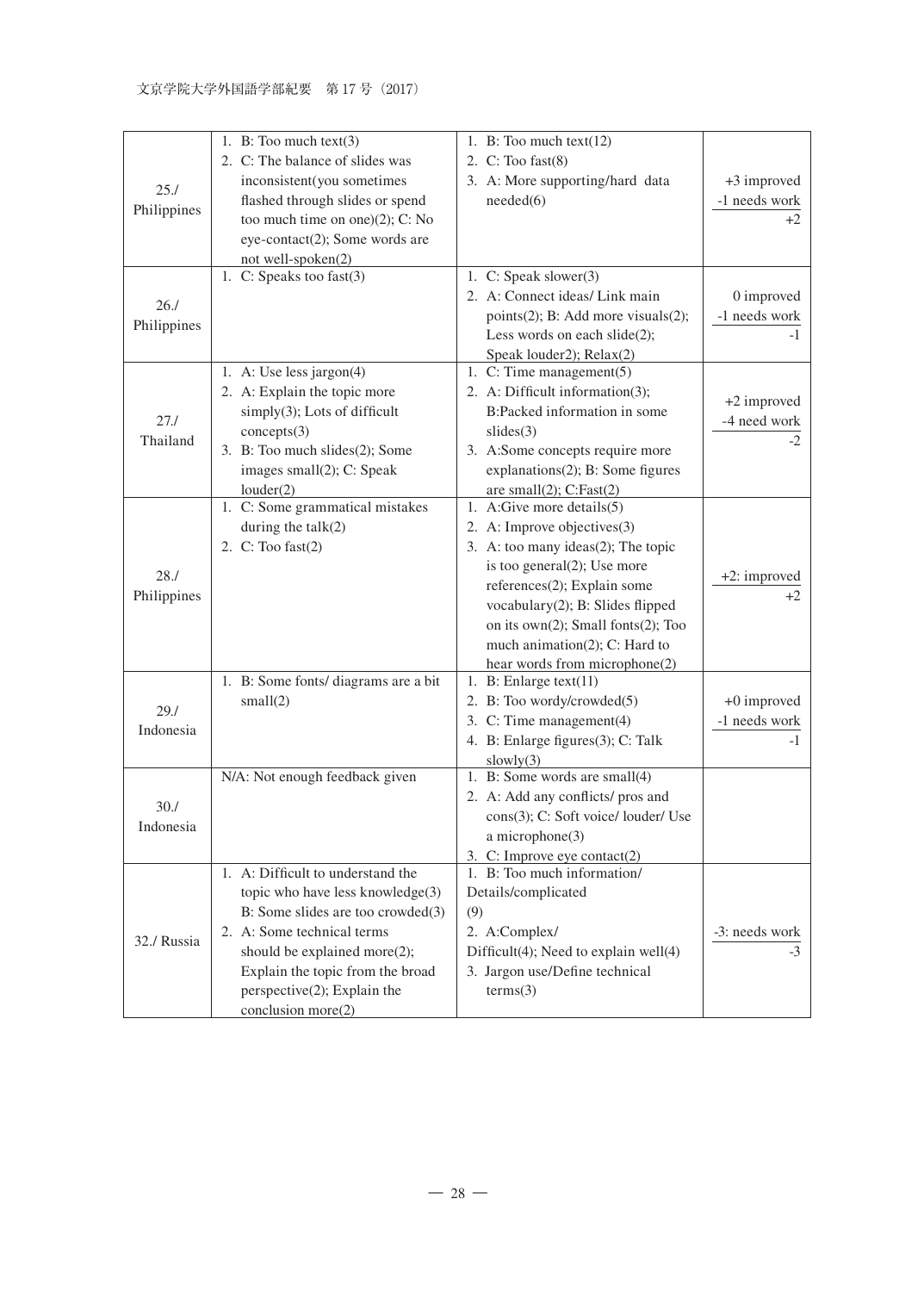|                  | 1. B: Need more statistical data(3);    | 1. A: More data necessary $(5)$ ; B: Too |                      |
|------------------|-----------------------------------------|------------------------------------------|----------------------|
|                  | $C:$ Monotone voice $(3)$               | much $text(5)$                           |                      |
| 34.1             | 2. A: Need more natural flow $(2)$ ;    | 2. B: Enlarge some text $(4)$            | +6 improved          |
| Korea            | B: Use more pictures $(2)$ ; C:         | 3. A: Add explanations to some           | -1 needs work        |
|                  | Speak too slowly $(2)$ ; Speak more     | slides(3)                                | $+5$                 |
|                  | loudly $(2)$ ; Memorize your talk $(2)$ | 4. A: Use more research(2); Show         |                      |
|                  |                                         | your objectives(2)                       |                      |
|                  | 1. $C: Speak Iouder(3)$                 | 1. C: Maintain eye contact $(8)$ ;       |                      |
|                  | 2. C: Make eye contact(2)               | Prepare more/practice more(8)            |                      |
|                  |                                         | 2. A: Add data $(5)$ ; C: Be more        |                      |
| 35.1             |                                         | $confident(5)$ ; Speak louder(5)         | 0 improved           |
| Japan            |                                         | 3. C: Time management(4)                 | -2 need work<br>$-2$ |
|                  |                                         | 4. C: Speak faster(3)                    |                      |
|                  |                                         | 5. A: Clarify objectives (2); Explain    |                      |
|                  |                                         | more smoothly $(2)$                      |                      |
| Total improved   |                                         |                                          | $+53.5(55%)$         |
| Total needs work |                                         |                                          | $-43.5(44%)$         |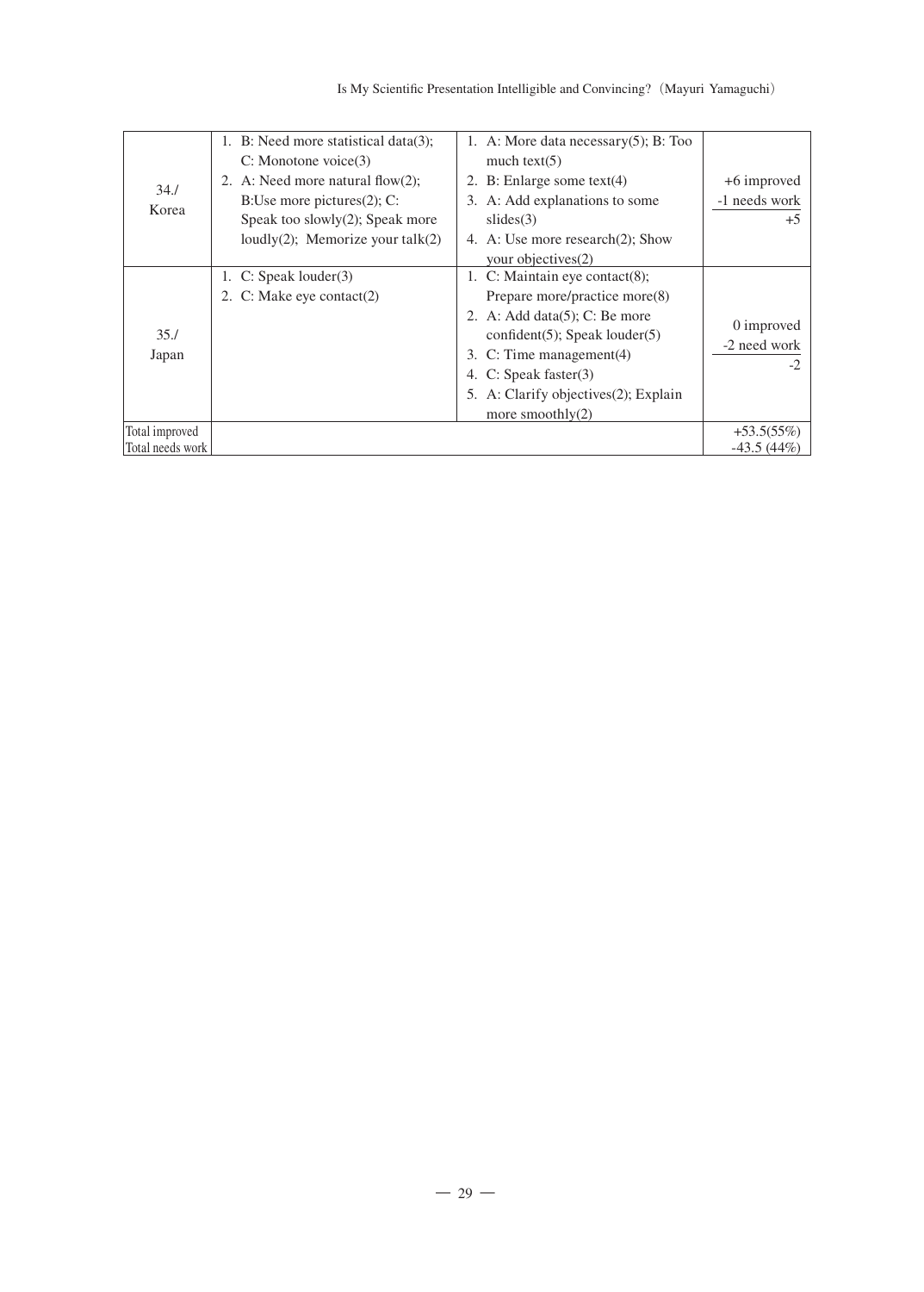# **Appendix 4.**

| Student no./        | Listeners'                                                                                                                                                                                                 | Speakers' Final                                                                                                                                                                                                                                                                                                                                                                                    | Gap not filled                                                    |
|---------------------|------------------------------------------------------------------------------------------------------------------------------------------------------------------------------------------------------------|----------------------------------------------------------------------------------------------------------------------------------------------------------------------------------------------------------------------------------------------------------------------------------------------------------------------------------------------------------------------------------------------------|-------------------------------------------------------------------|
| Nationality         | Final Peer Feedback                                                                                                                                                                                        | Self-Evaluation                                                                                                                                                                                                                                                                                                                                                                                    | $(\%)$                                                            |
| 1.1<br><b>USA</b>   | 1. B: Enlarge fonts(7)<br>2. A: More research-based data<br>needed(4);<br>3. C: Reduce fillers like 'umm'(4)                                                                                               | Nervous/ Unable to clearly<br>$\bullet$<br>explain things not fast<br>Could not fit a lot of info in<br>$\bullet$<br>Need to get higher quality<br>$\bullet$<br>information and less quantity                                                                                                                                                                                                      | +1 Perceived<br>-2 Not Perceived<br>-1 Gap not filled<br>$(50\%)$ |
| 4J<br>Indonesia     | 1. C: More eye contact(3)<br>2. B: Fonts are too small(2); Add<br>introduction(2); Objectives not<br>included(2); C: Slight mumble<br>when talking fast $(2)$ ; Nervous $(2)$                              | Lack of introduction<br>$\bullet$<br>Maintain the time<br>$\bullet$<br>Not to talk too fast<br>$\bullet$                                                                                                                                                                                                                                                                                           | +2 Perceived<br>-4 Not Perceived<br>-2 Gap not filled<br>$(50\%)$ |
| 5.1<br>France       | 1. $C:$ Too fast $(10)$<br>2. B: Fonts are too small(6)<br>3. B: Graph is too small(4)<br>B: Wordy(3)                                                                                                      | Managing time<br>$\bullet$<br>Stress management<br>$\bullet$<br>Make the aim of my<br>$\bullet$<br>presentation clear in my<br>introduction<br>$\bullet$<br>Amount of text on the slides                                                                                                                                                                                                           | +1 Perceived<br>-3 Not Perceived<br>-2 Gap not filled<br>(25%)    |
| 6J<br>USA/<br>Japan | 1. C: Speak more clearly/Speak<br>up(6)<br>2. A: Use data $(3)$ ; Too broad $(3)$ ;<br>B: Enlarge fonts(3); C: Be more<br>enthusiastic/Passionate(3);<br>Intonation(3)                                     | <b>Nervous</b><br>$\bullet$<br>Speak more smoothly<br>$\bullet$<br>Could not add details on<br>$\bullet$<br>production methods due to time<br>Unable to have louder voice<br>$\bullet$                                                                                                                                                                                                             | +1 Perceived<br>-5 Not perceived<br>-4 Gap not filled<br>(17%)    |
| 7J<br>USA/<br>Japan | 1. C: More confidence/nervous(5)<br>2. C: More eye contact(4)<br>3. B: Figures are hard to read(3)<br>4. A: Many jargons(2);<br>More supporting research<br>$necessary(2)$ ; Improve your<br>discussion(2) | Difficult to transition from one<br>$\bullet$<br>slide to another<br>Present all the info that I<br>$\bullet$<br>practiced<br>Need to improve my ability to<br>$\bullet$<br>explain topic to audience<br>More actual scientific research/<br>$\bullet$<br>cases and data                                                                                                                           | +1 Perceived<br>-5 Not perceived<br>-4 Gap not filled<br>(17%)    |
| 8.1<br>Germany      | 1. B: Text too small(7)<br>2. B: Small graphs(6)<br>3. C: Time management(3)<br>4. B: Add more information on<br>$slides(2)$ ; Use darker colors $(2)$                                                     | My presentation was difficult to<br>$\bullet$<br>understand<br>Difficult to explain everything<br>$\bullet$<br>in just 10 minutes<br>Skipped some important bits<br>$\bullet$<br>Need to sympathize with the<br>$\bullet$<br>audience<br>Need to plan accordingly to the<br>$\bullet$<br>guidelines<br>Plan the presentation better by<br>٠<br>preparing it in detail<br>Need to get more feedback | 0 Gap not filled<br>$(0\%)$                                       |

#### Table 2. Have Speakers Weaknesses Shown Improvement from Both Parties? -Differences of perceiving weaknesses between speakers and listeners-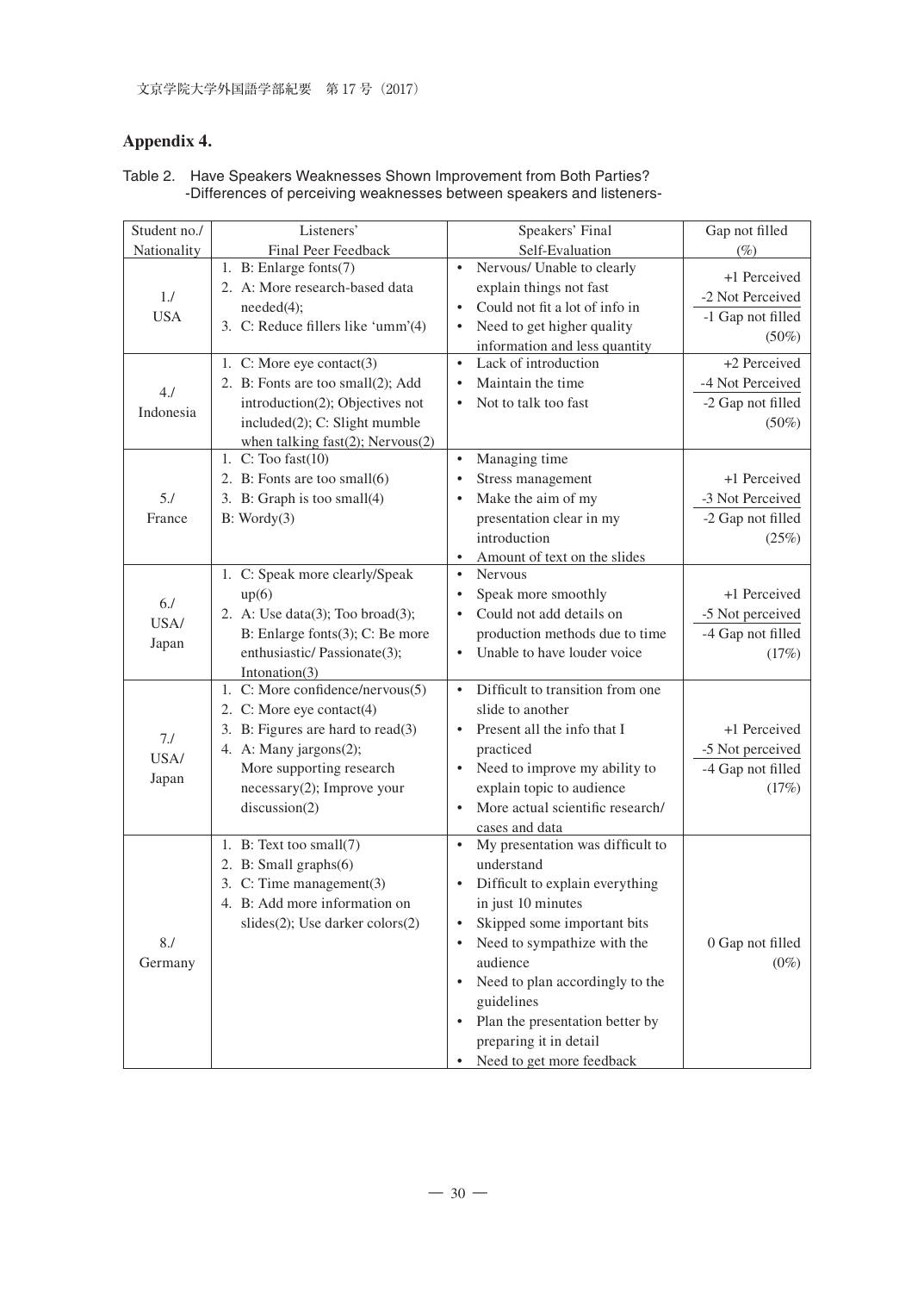| 9.1<br>Thailand<br>10.7<br>USA/Japan | 1. A: Explain more $(6)$<br>2. C: Tone of voice/speak louder(5)<br>3. A: Add introduction(3); Needs<br>better link between points(3);<br>B: Figures are small $(3)$ ; C: Be<br>more expressive $(3)$ ; Be more<br>enthusiastic/passionate(3)<br>1. A: Add some successful<br>examples/usage of IPS(5)<br>2. B: Words and figures are small(3);<br>$C:$ Improve eye contact $(3)$<br>A: Add more data to support<br>claims(2); C: Show more passion/<br>enthusiasm(2) | Need to improve connection<br>$\bullet$<br>between ideas<br><b>Nervousness</b><br>Time control was a bit difficult<br>$\bullet$<br>Talk a bit clearer (due to time<br>$\bullet$<br>control)                                   | +1 Perceived<br>-6 Not perceived<br>-5 Gap not filled<br>(11%)<br>0 Gap not filled<br>$(0\%)$ |
|--------------------------------------|----------------------------------------------------------------------------------------------------------------------------------------------------------------------------------------------------------------------------------------------------------------------------------------------------------------------------------------------------------------------------------------------------------------------------------------------------------------------|-------------------------------------------------------------------------------------------------------------------------------------------------------------------------------------------------------------------------------|-----------------------------------------------------------------------------------------------|
| 11.7<br>Indonesia                    | 1. C: Talk too fast(24)<br>2. B: Enlarge font size(4)<br>3. C: Slides are overloaded with<br>$text(2)$ ; Time management(2)                                                                                                                                                                                                                                                                                                                                          | Speaking too fast<br>$\bullet$<br>Need to reduce my anxiety                                                                                                                                                                   | +1 Perceived<br>-3 Not perceived<br>-2 Gap not filled<br>(25%)                                |
| 12.1<br>Indonesia                    | 1. B: Too crowded with<br>information $(9)$<br>2. B: Figures/Tables were hard to<br>see (5)<br>3. B: Add more colors $(2)$ ;<br>Information is not readable $(2)$ ;<br>Lack of engaging pictures(2); C:<br>Nervous(2)                                                                                                                                                                                                                                                | Difficult in overcoming<br>$\bullet$<br>nervousness<br>Need to improve the way I<br>$\bullet$<br>pronounce words                                                                                                              | +1 Perceived<br>-5 Not perceived<br>-4 Gap not filled<br>(16%)                                |
| 13.1<br>Indonesia                    | 1. B: Text size too small $(12)$<br>2. C: More eye contact $(5)$<br>3. A: Aim unclear(2); B: Improve<br>photos/images(2); C:More<br>gestures(2); Engage more with<br>the audience $(2)$ ; Speak up $(2)$ ;<br>Talk more enthusiastically(2);<br>Add intonation(2)                                                                                                                                                                                                    | I haven't reach wide information<br>$\bullet$<br>in the topic I chose<br>Need to make more eye contact<br>$\bullet$<br>Need to provide more<br>$\bullet$<br>backgrounds(data)<br>Need to attract attention of the<br>audience | +1 Perceived<br>-8 Not perceived<br>-7 Gap not filled<br>(8%)                                 |
| 14.1<br>Viet Nam                     | 1. B: Text is too small(13)<br>2. B: Too wordy $(7)$<br>3. B: Include your name in your<br>first slide $(3)$<br>4. B: Figures are small(3)                                                                                                                                                                                                                                                                                                                           | $\bullet$<br>Too nervous<br>So many pauses, mistakes<br>$\bullet$<br>Less body languages<br>٠<br>My pronunciation, talk<br>$\bullet$<br>Slides should be prepared better<br>$\bullet$                                         | 0 Gap not filled<br>$(0\%)$                                                                   |
| 15.1<br>Viet Nam                     | 1. C:Time management $(12)$<br>2. C: Slow down $(5)$<br>3. B: Enlarge $text(4)$<br>4. C:Maintain eye contact(3)<br>5. A:A lot of data but little<br>significance toward data(2);<br>Consuming a lot of time in some<br>slides(2);<br>C: Relax/nervous(2)                                                                                                                                                                                                             | Time management<br>$\bullet$<br>Confidence<br>Problems with eye contact                                                                                                                                                       | +3 Perceived<br>-4 Not perceived<br>-1 Gap not filled<br>(57%)                                |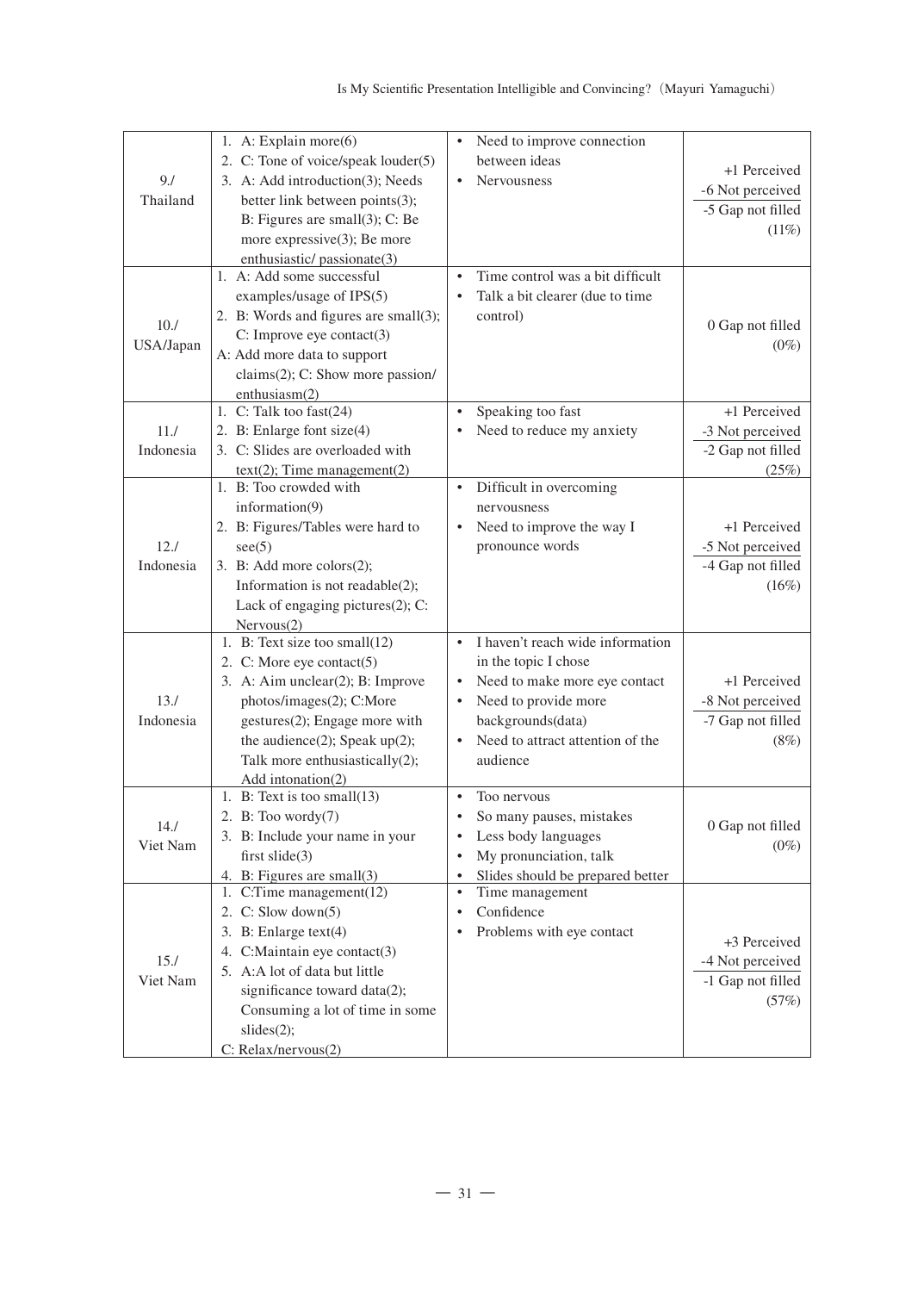|             | 1. B: Too much texts $(6)$         | Difficult to talk slowly<br>$\bullet$         |                             |
|-------------|------------------------------------|-----------------------------------------------|-----------------------------|
|             | 2. C: Fast(4)                      | Nervous/Confidence<br>$\bullet$               | +2 Perceived                |
| 16.1        | 3. A: Include summary(3)           | Should have gone into more<br>٠               | -1 Not perceived            |
| Indonesia   |                                    | details                                       | +1 Gap not filled           |
|             |                                    | Organize slides<br>$\bullet$                  | (67%)                       |
|             |                                    | Text from my slide is too small<br>٠          |                             |
|             | 1. B: Add summary/                 | Add more content<br>$\bullet$                 | +1 Perceived                |
| 17.1        | conclusion(3)                      |                                               | -2 Not perceived            |
| India       | 2. A: Expand your topic/claims(2); |                                               | -1 Gap not filled           |
|             | B: Add references(2)               |                                               | (34%)                       |
|             | 1. B: Too much colors(5); Text too | <b>Nervous</b><br>$\bullet$                   |                             |
|             | small/much to read(5)              | Keep on repeating<br>$\bullet$                |                             |
|             | 2. A: State your objectives(4);    | Confidence and organization<br>$\bullet$      |                             |
|             | Confusing explanations(4)          | still need to be improved                     |                             |
|             | 3. A: Use more research-based      | Need to look at the audience<br>$\bullet$     | +1 Perceived                |
| 18.7        | evidence(3); C: Use more voice     | more                                          | -9 Not perceived            |
| Philippines | cone(3)                            |                                               | -8 Gap not filled           |
|             | 4. A: Explain terminology(2);      |                                               | $(9\%)$                     |
|             | Introductory part is too long(2);  |                                               |                             |
|             | Unclear conclusion(2); C:More      |                                               |                             |
|             | eye contact(2)                     |                                               |                             |
|             | 1. B: Use bigger fonts(5)          | <b>Nervous</b><br>$\bullet$                   |                             |
|             | 2. A: More supporting              | Talking volume, speed, eye<br>$\bullet$       |                             |
|             | information/case studies/data      | contact, explanations did not go              |                             |
| 19.7        | needed(3); C: Speak more           | as planned                                    | +2 Perceived                |
| USA/Japan   | slowly(3); Avoid saying fillers    | Calming my nerves in front of a<br>$\bullet$  | -3 Not Perceived            |
|             | like "uhm" $(3)$ ; Nervous $(3)$   | large audience                                | -1 Gap not filled           |
|             |                                    | Keep track of time<br>$\bullet$               | $(40\%)$                    |
|             |                                    | Present on a more specific topic<br>$\bullet$ |                             |
|             |                                    | Have a clear objective<br>$\bullet$           |                             |
|             | 1. B: Text too small in some       | Nervous<br>$\bullet$                          |                             |
|             | slides(5)                          | Too many things that I<br>٠                   |                             |
| 20.1        | 2. B: Add sources(2); Graphs       | memorized rather than                         | 0 Gap not filled            |
| Indonesia   | too small(2); C: Maintain          | understanding about the context               | $(0\%)$                     |
|             | eye contact $(2)$ ; Work on        |                                               |                             |
|             | transitions(2)                     |                                               |                             |
|             | 1. C: Microphone too $close(5)$    | Difficult to remove my anxiety<br>$\bullet$   |                             |
|             | 2. A: More evidence/details        | Choose the right word to explain<br>$\bullet$ |                             |
|             | needed(4); B: Graphs too           | something                                     |                             |
|             | small(4)                           | Confidence<br>$\bullet$                       |                             |
|             | 3. B: Make sure to have readable   |                                               |                             |
| 22.1        |                                    |                                               |                             |
| Indonesia   | texts in your pictures(3); C: Vary |                                               | 0 Gap not filled<br>$(0\%)$ |
|             | your tone(3)                       |                                               |                             |
|             | 4. A: Need more support and        |                                               |                             |
|             | connections between main           |                                               |                             |
|             | points(2); Goals unclear(2);       |                                               |                             |
|             | Give positive questions to the     |                                               |                             |
|             | audience(2); C: Speak clearly(2)   |                                               |                             |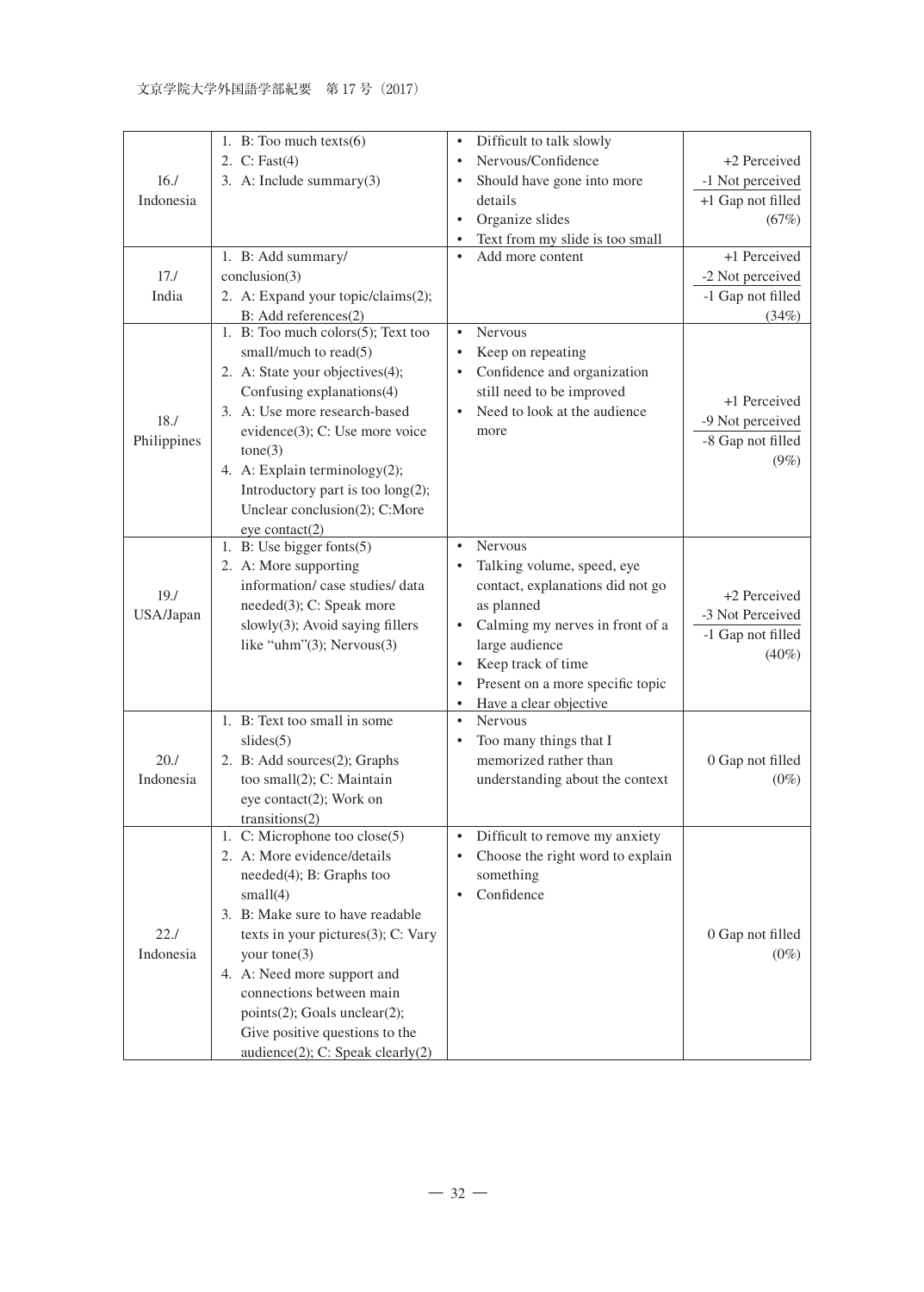| 23.1<br>Indonesia   | 1. C: Maintain more eye contact(8)<br>2. B: Less words on slides(6)<br>3. C: Work on intonation(3); Do<br>not read off slides(3)<br>4. A: More data necessary(2); B:<br>Enlarge some pictures(2); Use<br>bigger fonts(2); C: Nervous/<br>relax(2)                                                                   | Less reading to notes<br>٠<br>Explaining<br>Slides                                                                                                                                                              | +2 Perceived<br>-1 Not perceived<br>-1 Gap not filled<br>(67%)    |
|---------------------|---------------------------------------------------------------------------------------------------------------------------------------------------------------------------------------------------------------------------------------------------------------------------------------------------------------------|-----------------------------------------------------------------------------------------------------------------------------------------------------------------------------------------------------------------|-------------------------------------------------------------------|
| 24.1<br>Philippines | 1. A: Needs hard data to support<br>points(12)<br>2. B: Some text was small(5); C:<br>Fast(5)<br>3. A: Explain more(3); B: Pictures/<br>diagrams were hard to see(3)<br>1. B: Too much $text(12)$                                                                                                                   | Hard for me to maintain eye<br>$\bullet$<br>contact and interaction with my<br>audience<br>$\bullet$<br>Add more data to support my<br>claims<br>Time management<br>$\bullet$                                   | +1 Perceived<br>-4 Not perceived<br>-3 Gap not filled<br>$(20\%)$ |
| 25.1<br>Philippines | 2. $C:$ Too fast $(8)$<br>3. A: More supporting/hard data<br>needed(6)                                                                                                                                                                                                                                              | Lessen my nervous                                                                                                                                                                                               | 0 Gap not filled<br>$(0\%)$                                       |
| 26.1<br>Philippines | 1. C: Speak slower(3)<br>2. A: Connect ideas/ Link<br>main points(2); B: Add more<br>visuals(2); Less words on<br>each slide(2); Speak louder(2);<br>Relax(2)                                                                                                                                                       | Spoke too fast<br>$\bullet$<br><b>Nervous</b><br>$\bullet$<br>I didn't use enough transition<br>٠<br>words<br>Use microphone next time<br>٠                                                                     | +4 Perceived<br>-2 Not perceived<br>+2 Gap not filled<br>(67%)    |
| 27.1<br>Thailand    | 1. C: Time management(5)<br>2. A: Difficult information(3);<br>B:Packed information in some<br>slides(3)<br>3. A:Some concepts require more<br>explanations(2); B: Some figures<br>are small $(2)$ ; C:Fast $(2)$                                                                                                   | My topic is too specific to the<br>$\bullet$<br>audience<br>Practice more to make my<br>$\bullet$<br>presentation smoothly<br>Time control is still my<br>$\bullet$<br>challenge                                | +2 Perceived<br>-4 Not perceived<br>-2 Gap not filled<br>(33%)    |
| 28.1<br>Philippines | 1. A:Give more details(5)<br>2. A: Improve objectives(3)<br>3. A: too many ideas(2); The<br>topic is too general(2); Use<br>more references(2); Explain<br>some vocabulary(2); B: Slides<br>flipped on its own(2); Small<br>fonts $(2)$ ; Too much animation $(2)$ ;<br>C: Hard to hear words from<br>microphone(2) | Need to improve the content of<br>$\bullet$<br>my presentation<br>Objectives must be clearer<br>$\bullet$<br>My conclusion was not well-<br>$\bullet$<br>connected to the objectives<br>Put titles on my slides | +1 Perceived<br>-9 Not perceived<br>-8 Gap not filled<br>$(9\%)$  |
| 29.1<br>Indonesia   | 1. B: Enlarge $text(11)$<br>2. B: Too wordy/crowded(5)<br>3. C: Time management(4)<br>4. B: Enlarge figures(3); C: Talk<br>slowly(3)                                                                                                                                                                                | There should be summary and<br>$\bullet$<br>conclusion which need to be<br>stated<br>Time management<br>٠<br>Slide management<br>$\bullet$                                                                      | +1 Perceived<br>-4 Not perceived<br>-3 Gap not filled<br>$(20\%)$ |
| 30.7<br>Indonesia   | 1. B: Some words are small(4)<br>2. A: Add any conflicts/ pros and<br>cons(3); C: Soft voice/ louder/<br>Use a microphone(3)<br>3. C: Improve eye contact(2)                                                                                                                                                        | $\bullet$<br>Talked too fast<br>Can explain more specifically<br>$\bullet$<br>Add more content<br>٠<br>Talk slower<br>٠<br>Make my slides clearer and<br>٠<br>understandable                                    | +2 Perceived<br>-2 Not perceived<br>0 Gap not filled<br>$(0\%)$   |